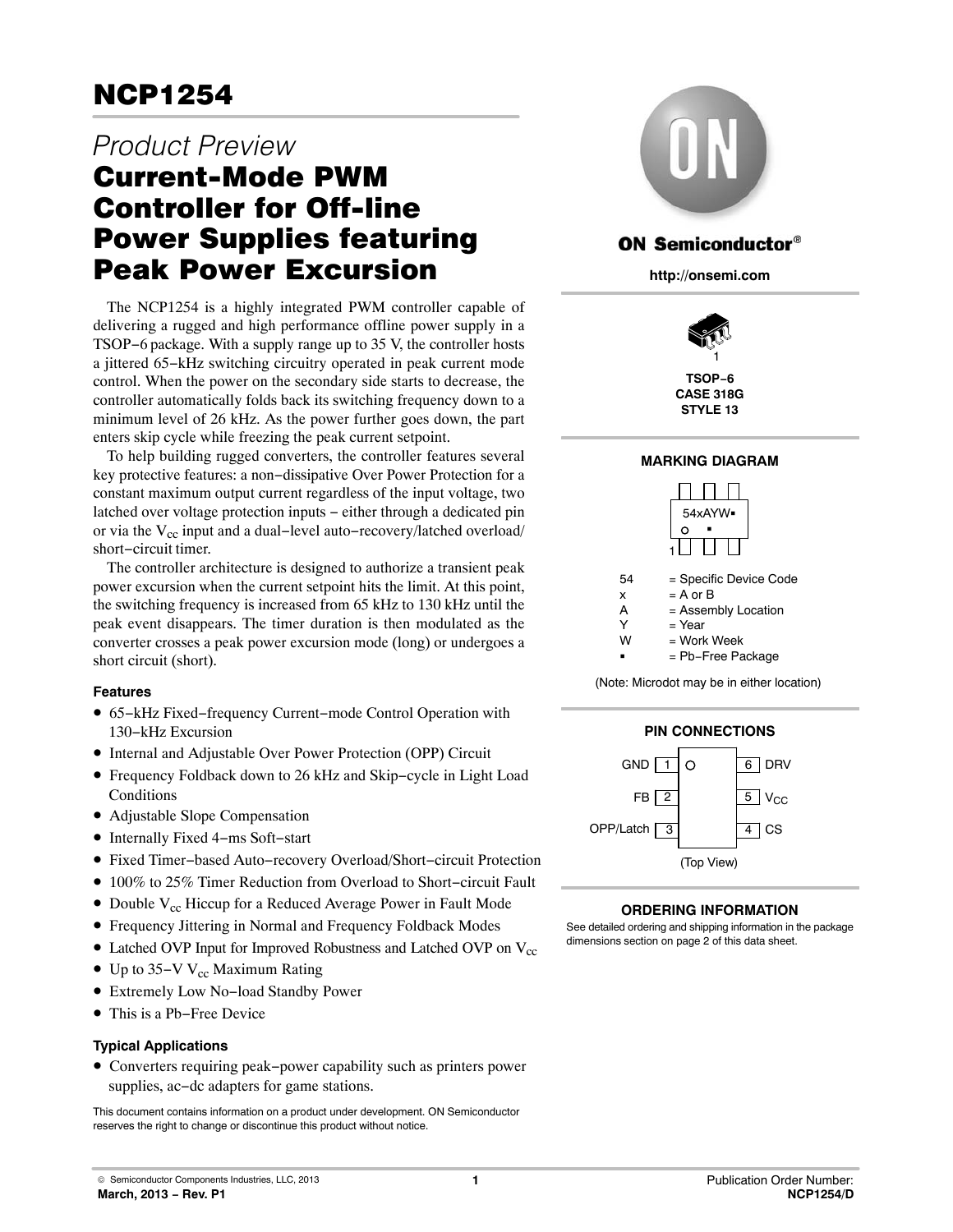<span id="page-1-0"></span>

**Figure 1. Typical Application Schematic**

# **Table 1. PIN FUNCTION DESCRIPTION**

| Pin No. | <b>Pin Name</b> | <b>Function</b>                                          | <b>Description</b>                                                                                                                                               |
|---------|-----------------|----------------------------------------------------------|------------------------------------------------------------------------------------------------------------------------------------------------------------------|
|         | <b>GND</b>      |                                                          | The controller ground.                                                                                                                                           |
| 2       | <b>FB</b>       | Feedback pin                                             | Hooking an optocoupler collector to this pin will allow regula-<br>tion via peak current mode control or frequency modulation in<br>high-power conditions.       |
| 3       | OPP/OVP         | Adjust the Over Power Protection<br>Latches off the part | A resistive divider from the auxiliary winding to this pin sets the<br>OPP compensation level. When brought above 3 V, the part is<br>fully latched off.         |
| 4       | CS.             | Current sense + ramp compensation                        | This pin monitors the primary peak current but also offers a<br>means to introduce slope compensation.                                                           |
| 5       | $\rm V_{cc}$    | Supplies the controller $-$ protects the IC              | This pin is connected to an external auxiliary voltage. An OVP<br>comparator monitors this pin and offers a means to latch the<br>converter in fault conditions. |
| 6       | <b>DRV</b>      | Driver output                                            | The driver's output to an external MOSFET gate.                                                                                                                  |

# **Table 2. OPTIONS AND ORDERING INFORMATION**

| <b>Controller</b> | Frequency | <b>OCP Latched</b> | <b>OCP Auto-recovery</b> |  |  |
|-------------------|-----------|--------------------|--------------------------|--|--|
| NCP1254ASN65T1G   | 65 kHz    | Yes                | No                       |  |  |
| NCP1254BSN65T1G   | 65 kHz    | No                 | Yes                      |  |  |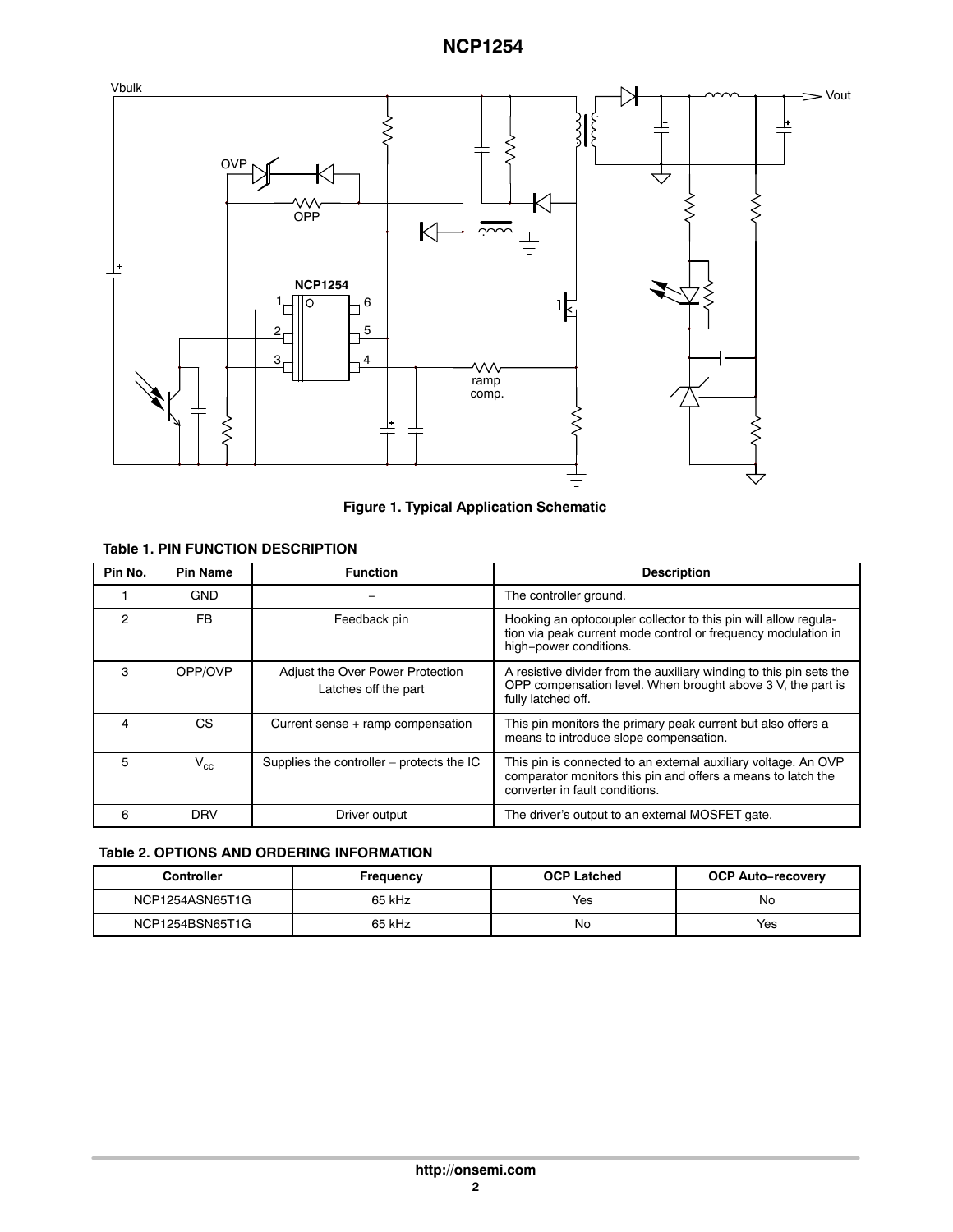

**Figure 2. Internal Circuit Architecture**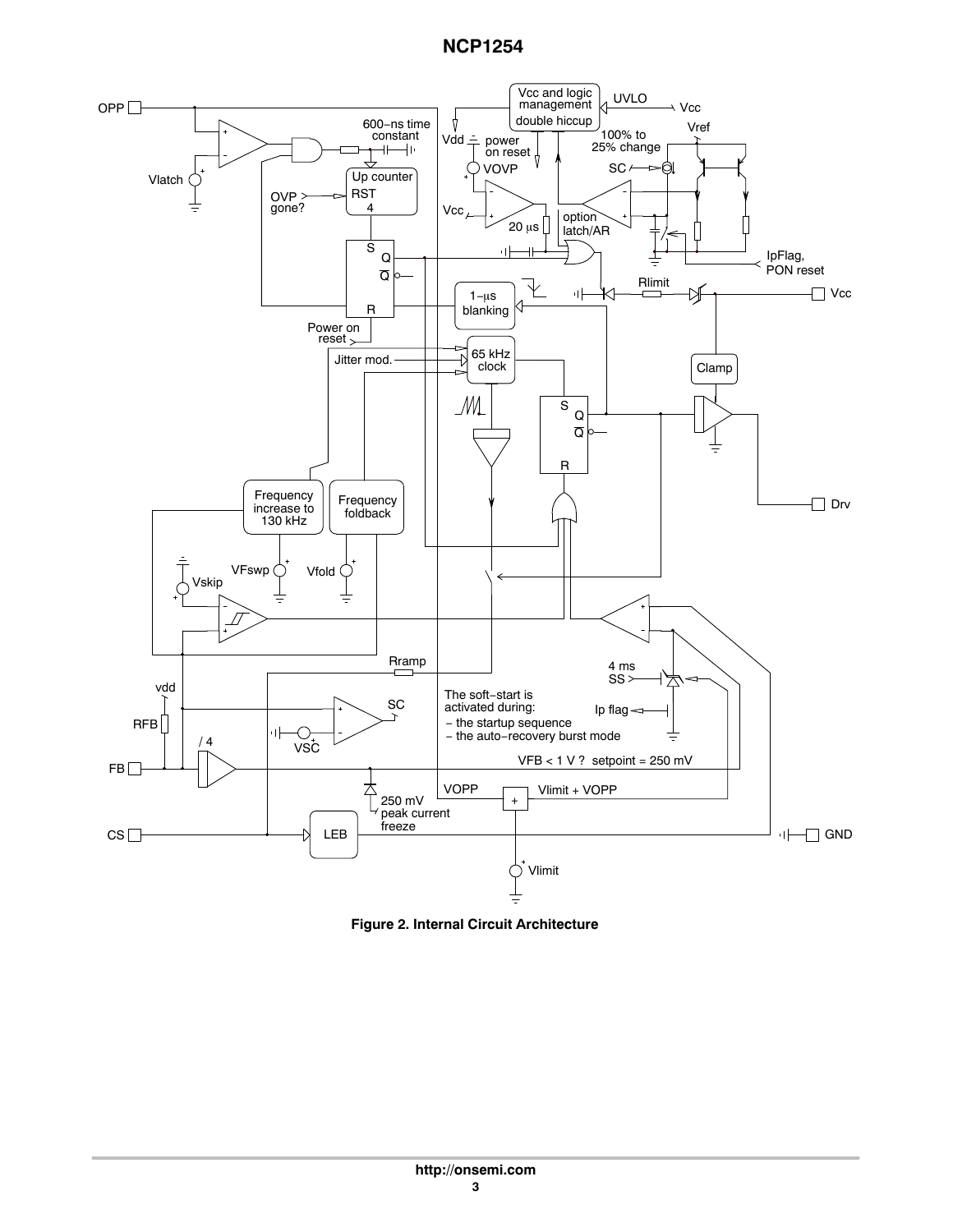### <span id="page-3-0"></span>**Table 3. MAXIMUM RATINGS TABLE**

| Symbol                                     | Rating                                                                      | Value                   | Unit          |
|--------------------------------------------|-----------------------------------------------------------------------------|-------------------------|---------------|
| $V_{cc}$                                   | Power Supply voltage, V <sub>cc</sub> pin, continuous voltage               | $-0.3$ to 35            | V             |
|                                            | Maximum voltage on low-power pins CS, FB and OPP                            | $-0.3$ to 10            | v             |
| <b>V<sub>DRV</sub></b>                     | Maximum voltage on drive pin                                                | $-0.3$ to $V_{cc}$ +0.3 | v             |
| <b>IOPP</b>                                | Maximum injected current into the OPP pin                                   | $-2$                    | mA            |
| <b>I</b> SCR                               | Maximum continuous current into the $V_{cc}$ pin while in latched mode      | 3                       | mA            |
| $\mathsf{R}_{\theta\mathsf{J}-\mathsf{A}}$ | Thermal Resistance Junction-to-Air                                          | 360                     | $\degree$ C/W |
| $T_{\mathsf{J},\mathsf{max}}$              | Maximum Junction Temperature                                                | 150                     | $^{\circ}$ C  |
| <b>Iscr</b>                                | Maximum continuous current into V <sub>cc</sub> pin when latched            | 3                       | mA            |
|                                            | Storage Temperature Range                                                   | $-60$ to $+150$         | $^{\circ}C$   |
| <b>HBM</b>                                 | Human Body Model ESD Capability (All pins except HV) per JEDEC JESD22-A114F | 2                       | kV            |
| ΜМ                                         | Machine Model ESD Capability (All pins except DRV) per JEDEC JESD22-A115C   | 200                     | $\vee$        |
| <b>CDM</b>                                 | Charged-Device Model ESD Capability per JEDEC JESD22-C101E                  | 500                     | v             |

Stresses exceeding Maximum Ratings may damage the device. Maximum Ratings are stress ratings only. Functional operation above the Recommended Operating Conditions is not implied. Extended exposure to stresses above the Recommended Operating Conditions may affect device reliability.

Ĩ.

1. This device contains latch−up protection and exceeds 100 mA per JEDEC Standard JESD78.

### **Table 4. ELECTRICAL CHARACTERISTICS**

(For typical values T $_{\rm J}$  = 25°C, for min/max values T $_{\rm J}$  = –40°C to +125°C, Max T $_{\rm J}$  = 150°C, V $_{\rm cc}$  = 12 V unless otherwise noted)

| Symbol                   | Rating                                                                                                      | <b>Pin</b> | Min                      | Typ                      | Max                      | Unit      |
|--------------------------|-------------------------------------------------------------------------------------------------------------|------------|--------------------------|--------------------------|--------------------------|-----------|
| <b>SUPPLY SECTION</b>    |                                                                                                             |            |                          |                          |                          |           |
| VCC <sub>ON</sub>        | $V_{\rm CC}$ increasing level at which driving pulses are authorized                                        | 5          | 15.8                     | 18                       | 20                       | $\vee$    |
| $VCC_{(min)}$            | V <sub>CC</sub> decreasing level at which driving pulses are stopped                                        | 5          | 8                        | 8.8                      | 9.4                      | $\vee$    |
| <b>VCCHYST</b>           | Hysteresis Vcc <sub>ON</sub> -Vcc <sub>(min)</sub>                                                          | 5          | 6                        | $\overline{\phantom{m}}$ | $\overline{\phantom{m}}$ | $\vee$    |
| <b>V<sub>ZENER</sub></b> | Clamped $V_{cc}$ when latched off @ ICC = 500 $\mu$ A                                                       | 5          | $\qquad \qquad -$        | $\overline{7}$           | $\overline{\phantom{m}}$ | $\vee$    |
| ICC <sub>1</sub>         | Start-up current                                                                                            | 5          | $\qquad \qquad -$        | -                        | 15                       | μA        |
| ICC <sub>2</sub>         | Internal IC consumption with $V_{FR}$ = 3.2 V, $F_{SW}$ = 65 kHz and $C_1$ = 0                              | 5          | $\qquad \qquad -$        | 1.4                      | 2.2                      | mA        |
| ICC <sub>3</sub>         | Internal IC consumption with $V_{FB}$ = 3.2 V, $F_{SW}$ = 65 kHz and $C_L$ = 1 nF                           | 5          | $\qquad \qquad -$        | 2.1                      | 3.0                      | mA        |
| ICC4                     | Internal IC consumption with $V_{FB} = 4.5$ V, $F_{SW} = 130$ kHz and $C_L = 0$                             | 5          | $\qquad \qquad -$        | 1.7                      | 2.5                      | mA        |
| ICC <sub>5</sub>         | Internal IC consumption with $V_{FB} = 4.5 V$ , $F_{SW} = 130$ kHz and $C_L = 1$ nF                         | 5          | $\overline{\phantom{0}}$ | 3.1                      | 4.0                      | mA        |
| <b>ICCstby</b>           | Internal IC consumption while in skip mode<br>$(V_{cc} = 12 V,$ driving a typical 6-A/600-V MOSFET)         |            |                          | 750                      |                          | μA        |
| <b>ICCLATCH</b>          | Current flowing into $V_{CC}$ pin that keeps the controller latched:<br>$T_i = -40^\circ \text{C}$ to 125°C | 5          | 40                       |                          |                          | μA        |
| $R_{\text{lim}}$         | SCR current-limit series resistor                                                                           | 5          |                          | 4                        |                          | $k\Omega$ |
| <b>DRIVE OUTPUT</b>      |                                                                                                             |            |                          |                          |                          |           |
| $T_{r}$                  | Output voltage rise-time $@$ CL = 1 nF, 10-90% of output signal                                             | 6          | $\overline{\phantom{0}}$ | 40                       | $\overline{\phantom{m}}$ | ns        |
| $T_f$                    | Output voltage fall-time $@$ CL = 1 nF, 10-90% of output signal                                             | 6          | $\qquad \qquad -$        | 30                       | $\overline{\phantom{m}}$ | ns        |
| $R_{OH}$                 | Source resistance                                                                                           | 6          | $\overline{\phantom{0}}$ | 13                       | $\overline{\phantom{0}}$ | Ω         |
| $R_{OL}$                 | Sink resistance                                                                                             | 6          | $\qquad \qquad -$        | 6                        | $\overline{\phantom{m}}$ | Ω         |
| source                   | Peak source current, $V_{GS} = 0 V$ (Note 2)                                                                | 6          |                          | 300                      |                          | mA        |
| $I_{\sf sink}$           | Peak sink current, $V_{GS}$ = 12 V (Note 2)                                                                 | 6          |                          | 500                      |                          | mA        |

[2](#page-5-0). Guaranteed by design

[3](#page-5-0). See characterization table for linearity over negative bias voltage – we recommend keeping the level on pin 3 below −300 mV.

[4](#page-5-0). A 1−MΩ resistor is connected from pin 4 to the ground for the measurement.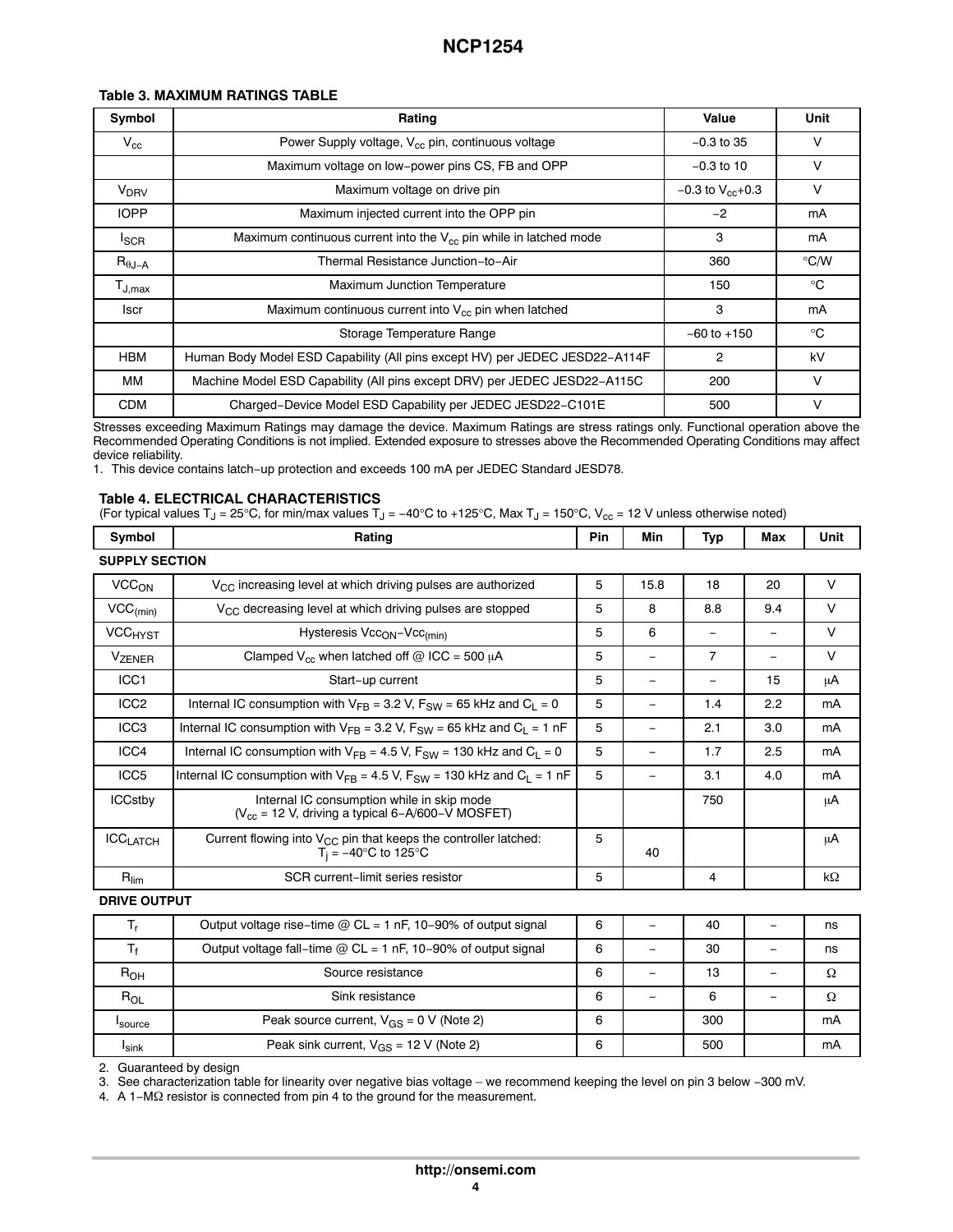### **Table [4.](#page-3-0) ELECTRICAL CHARACTERISTICS**

(For typical values T<sub>J</sub> = 25°C, for min/max values T<sub>J</sub> = -40°C to +125°C, Max T<sub>J</sub> = 150°C, V<sub>cc</sub> = 12 V unless otherwise noted)

| Symbol                     | Rating                                                                                                      | Pin                      | Min   | Typ         | Max                      | Unit   |
|----------------------------|-------------------------------------------------------------------------------------------------------------|--------------------------|-------|-------------|--------------------------|--------|
| <b>DRIVE OUTPUT</b>        |                                                                                                             |                          |       |             |                          |        |
| V <sub>DRVlow</sub>        | DRV pin level at $V_{CC}$ close to $VCC_{(min)}$<br>with a 33-k $\Omega$ resistor to GND                    | 6                        | 8     | $\equiv$    | $\overline{\phantom{0}}$ | V      |
| V <sub>DRVhigh</sub>       | DRV pin level at $V_{CC} = V_{OVP} - 0.2 V - DRV$ unloaded                                                  | 6                        | 10    | 12          | 14                       | V      |
|                            | <b>CURRENT COMPARATOR</b>                                                                                   |                          |       |             |                          |        |
| ŀв                         | Input Bias Current @ 0.8 V input level on pin 4                                                             | 4                        |       | 0.02        |                          | μA     |
| $V_{Limit1}$               | Maximum internal current setpoint $-$ Tj = 25°C $-$ pin 3 grounded                                          | $\overline{4}$           | 0.744 | 0.8         | 0.856                    | V      |
| $V_{Limit2}$               | Maximum internal current setpoint -<br>Tj from $-40^\circ$ to 125°C – pin 3 grounded                        | 4                        | 0.72  | 0.8         | 0.88                     | $\vee$ |
| $V_{\text{fold}}$          | Default internal voltage set point for frequency foldback<br>trip point $\approx$ 59% of V <sub>limit</sub> | 4                        |       | 475         |                          | mV     |
| $V_{\text{freezel}}$       | Internal peak current setpoint freeze ( $\approx$ 31% of V <sub>limit</sub> )                               | 4                        |       | 250         |                          | mV     |
| T <sub>DEL</sub>           | Propagation delay from current detection to gate off-state                                                  | $\overline{4}$           |       | 100         | 150                      | ns     |
| T <sub>LEB</sub>           | Leading Edge Blanking Duration                                                                              | 4                        |       | 300         |                          | ns     |
| <b>TSS</b>                 | Internal soft-start duration activated upon startup, auto-recovery                                          |                          |       | 4           |                          | ms     |
| <b>IOPPo</b>               | Setpoint decrease for pin 3 biased to -250 mV (Note 3)                                                      | 4                        |       | 31.3        |                          | %      |
| <b>IOOPv</b>               | Voltage setpoint for pin 3 biased to -250 mV (Note 3), $T_i = 25^{\circ}C$                                  | 4                        | 0.51  | 0.55        | 0.6                      | V      |
| <b>IOOPv</b>               | Voltage setpoint for pin 3 biased to -250 mV (Note 3),<br>Tj from $-40^\circ$ to 125 $^\circ$ C             | 4                        | 0.5   | 0.55        | 0.62                     | V      |
| <b>IOPPs</b>               | Setpoint decrease for pin 3 grounded                                                                        | $\overline{4}$           |       | $\mathbf 0$ |                          | %      |
| <b>INTERNAL OSCILLATOR</b> |                                                                                                             |                          |       |             |                          |        |
| f <sub>OSC,nom</sub>       | Oscillation frequency, V <sub>FB</sub> < V <sub>Fbtrans</sub> , pin 3 grounded                              | $\equiv$                 | 61    | 65          | 71                       | kHz    |
| V <sub>FBtrans</sub>       | Feedback voltage above which F <sub>sw</sub> increases                                                      | $\equiv$                 |       | 3.2         |                          | V      |
| $f_{\text{OSC,max}}$       | Maximum oscillation frequency for V <sub>FB</sub> above V <sub>FBmax</sub>                                  | Ξ.                       | 120   | 130         | 140                      | kHz    |
| V <sub>FBmax</sub>         | Feedback voltage above which F <sub>sw</sub> is constant                                                    | $\overline{\phantom{0}}$ | 3.8   | 4.1         | 4.2                      | V      |
| $D_{\text{max}}$           | Maximum duty ratio                                                                                          | $\overline{\phantom{0}}$ | 76    | 80          | 84                       | ℅      |
| f <sub>jitter</sub>        | Frequency jittering in percentage of f <sub>OSC</sub>                                                       | —                        |       | ±5          |                          | %      |
| $f_{\text{swing}}$         | Swing frequency over the whole frequency range                                                              | $\overline{\phantom{0}}$ |       | 240         |                          | Hz     |
| <b>FEEDBACK SECTION</b>    |                                                                                                             |                          |       |             |                          |        |
| $\mathsf{R}_{\mathsf{up}}$ | Internal pull-up resistor                                                                                   | $\overline{c}$           |       | 15          |                          | kΩ     |
| $R_{eq}$                   | Equivalent ac resistor from FB to gnd                                                                       | $\overline{c}$           |       | 13          |                          | kΩ     |
| <i>I</i> <sub>ratio</sub>  | Pin 2 to current setpoint division ratio                                                                    | $\equiv$                 |       | 4           |                          |        |
| $V_{\text{freeze}F}$       | Feedback voltage below which the peak current is frozen                                                     | $\overline{c}$           |       | 1           |                          | V      |
|                            | <b>FREQUENCY FOLDBACK</b>                                                                                   |                          |       |             |                          |        |
| $V_{\text{foldF}}$         | Frequency foldback level on the feedback pin -<br>≈59% of maximum peak current                              | -                        |       | 1.9         |                          | V      |
| $F_{trans}$                | Transition frequency below which skip-cycle occurs                                                          | $\qquad \qquad -$        | 22    | 26          | 30                       | kHz    |
| V <sub>fold,end</sub>      | End of frequency foldback feedback level, $F_{sw} = F_{min}$                                                |                          |       | 1.5         |                          | V      |
| Vskip                      | Skip-cycle level voltage on the feedback pin                                                                | $\overline{\phantom{0}}$ |       | 400         |                          | mV     |
| Skip<br>hysteresis         | Hysteresis on the skip comparator (Note 2)                                                                  |                          |       | 30          |                          | mV     |

[2](#page-5-0). Guaranteed by design

[3](#page-5-0). See characterization table for linearity over negative bias voltage – we recommend keeping the level on pin 3 below −300 mV.

[4](#page-5-0). A 1-MΩ resistor is connected from pin 4 to the ground for the measurement.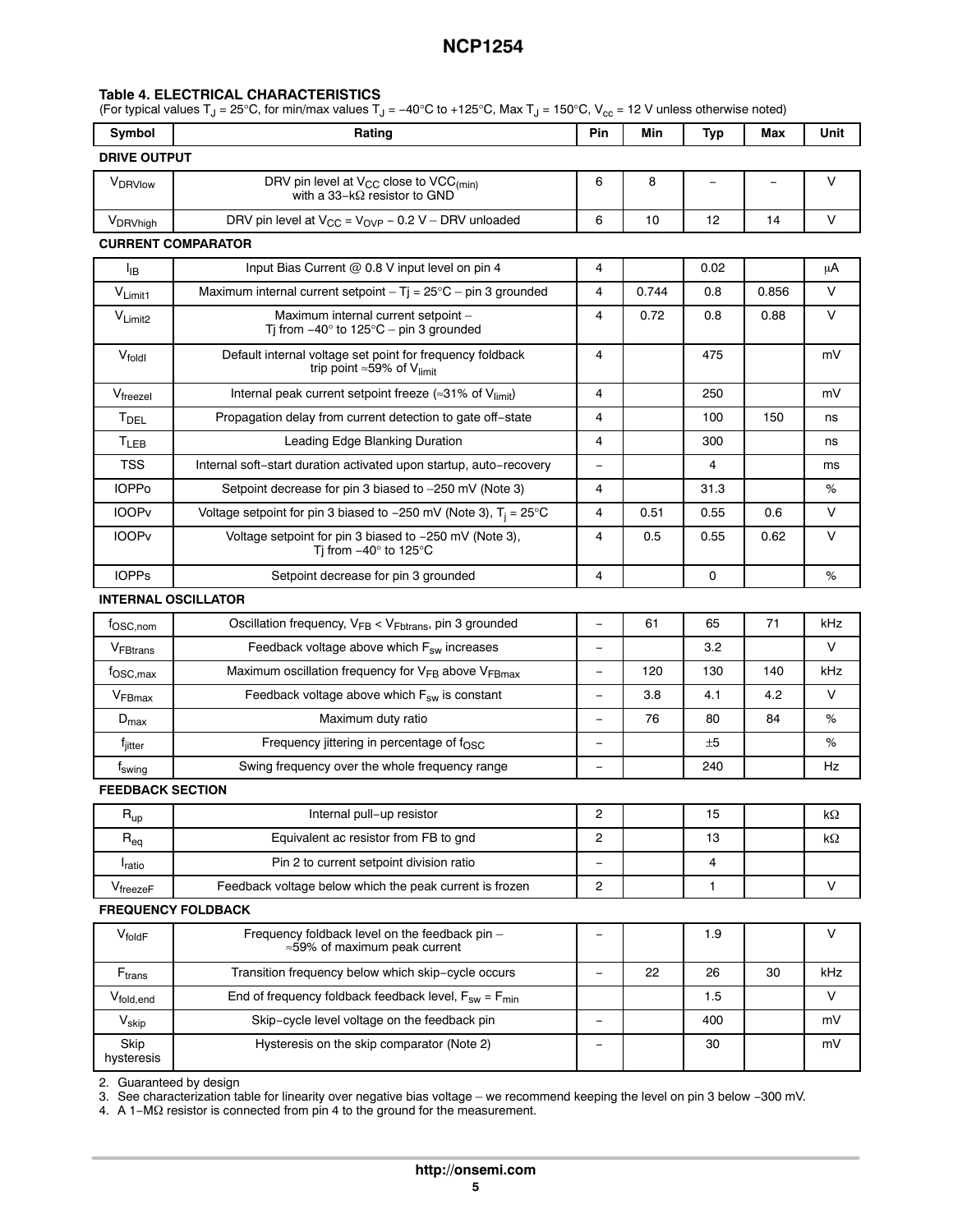### <span id="page-5-0"></span>**Table [4.](#page-3-0) ELECTRICAL CHARACTERISTICS**

(For typical values T<sub>J</sub> = 25°C, for min/max values T<sub>J</sub> = -40°C to +125°C, Max T<sub>J</sub> = 150°C, V<sub>cc</sub> = 12 V unless otherwise noted)

| Symbol                   | Rating                                                                            | Pin                            | Min  | Typ  | Max | Unit   |  |
|--------------------------|-----------------------------------------------------------------------------------|--------------------------------|------|------|-----|--------|--|
|                          | <b>INTERNAL SLOPE COMPENSATION</b>                                                |                                |      |      |     |        |  |
| $V_{ramp}$               | Internal ramp level $@$ 25°C (Note 4)                                             | 4                              |      | 2.5  |     | $\vee$ |  |
| $R_{\mathsf{ramp}}$      | Internal ramp resistance to CS pin                                                | 4                              |      | 20   |     | kΩ     |  |
| <b>PROTECTIONS</b>       |                                                                                   |                                |      |      |     |        |  |
| V <sub>latch</sub>       | Latching level input                                                              | 3                              | 2.7  | 3    | 3.3 | $\vee$ |  |
| l latch-blank            | Blanking time after drive turn off                                                | 3                              |      | 1    |     | μs     |  |
| T <sub>latch-count</sub> | Number of clock cycles before latch confirmation                                  | $\qquad \qquad \longleftarrow$ |      | 4    |     |        |  |
| T <sub>latch-del</sub>   | OVP detection time constant                                                       | 3                              |      | 600  |     | ns     |  |
| Timer <sub>1</sub>       | Default - Overload Fault timer duration                                           | $\qquad \qquad \longleftarrow$ | 160  | 208  | 270 | ms     |  |
| Timer <sub>2</sub>       | Default – Fault timer duration when $V_{FR} > 4.1$ V is Timer <sub>1</sub> /4     | -                              | 40   | 52   | 68  | ms     |  |
| $V_{SC}$                 | Feedback voltage beyond which a short-circuit is considered                       | 2                              | 3.9  | 4.1  | 4.3 | $\vee$ |  |
| VOVL                     | Feedback voltage beyond which an over load is considered -<br>OPP pin is grounded | 2                              |      | 3.2  |     | $\vee$ |  |
| VOVP(regular)            | Latched Over voltage protection on the $V_{cc}$ rail                              | 5                              | 30.7 | 32.3 | 34  | $\vee$ |  |
| VOVP(copack)             | Latched Over voltage protection on the $V_{cc}$ rail                              | 5                              | 26   | 27.5 | 29  | $\vee$ |  |
| $T_{\rm OVP}$ -del       | Delay before OVP on V <sub>cc</sub> confirmation                                  | 5                              |      | 20   |     | μs     |  |

2. Guaranteed by design

3. See characterization table for linearity over negative bias voltage – we recommend keeping the level on pin 3 below −300 mV.

4. A 1−MΩ resistor is connected from pin 4 to the ground for the measurement.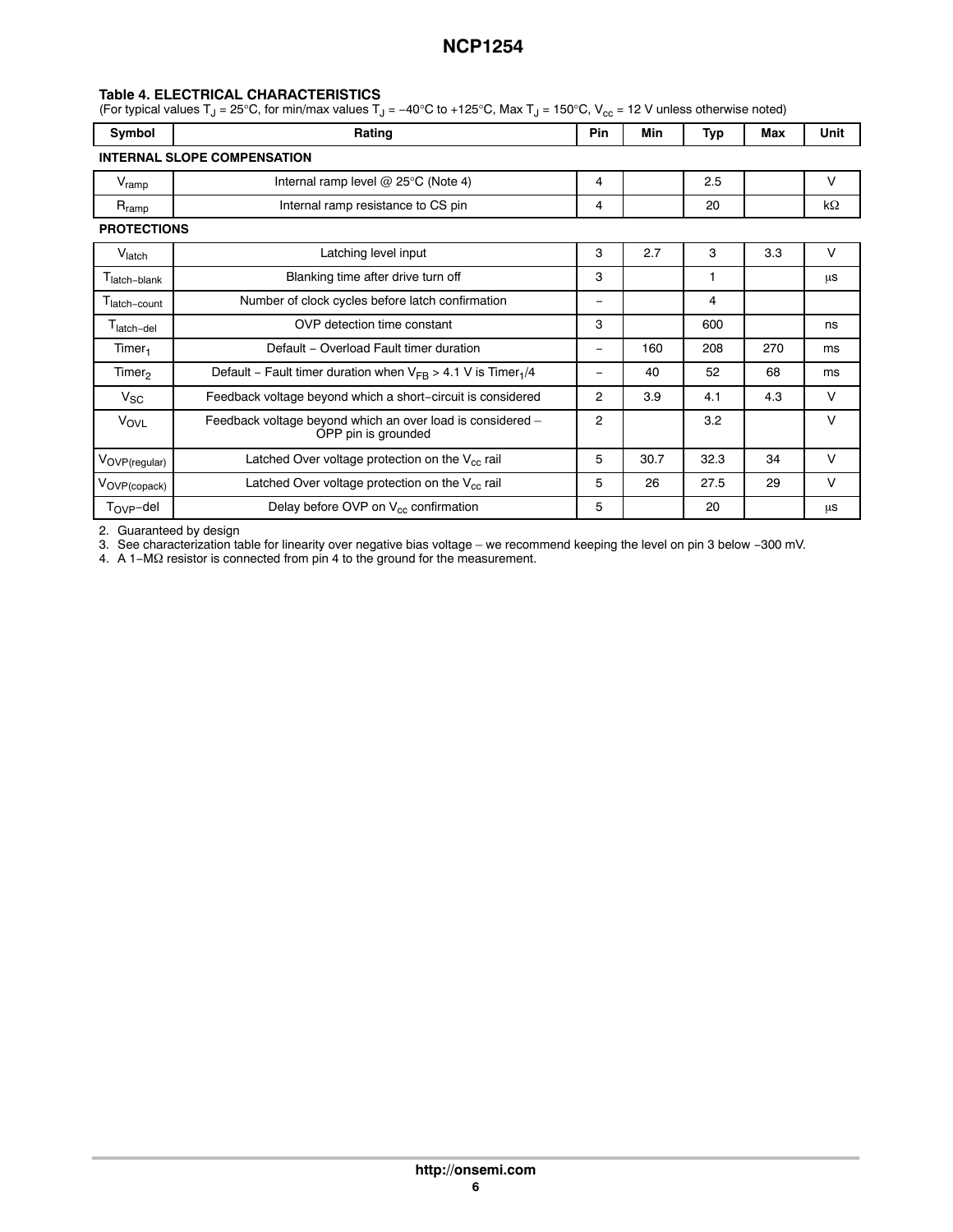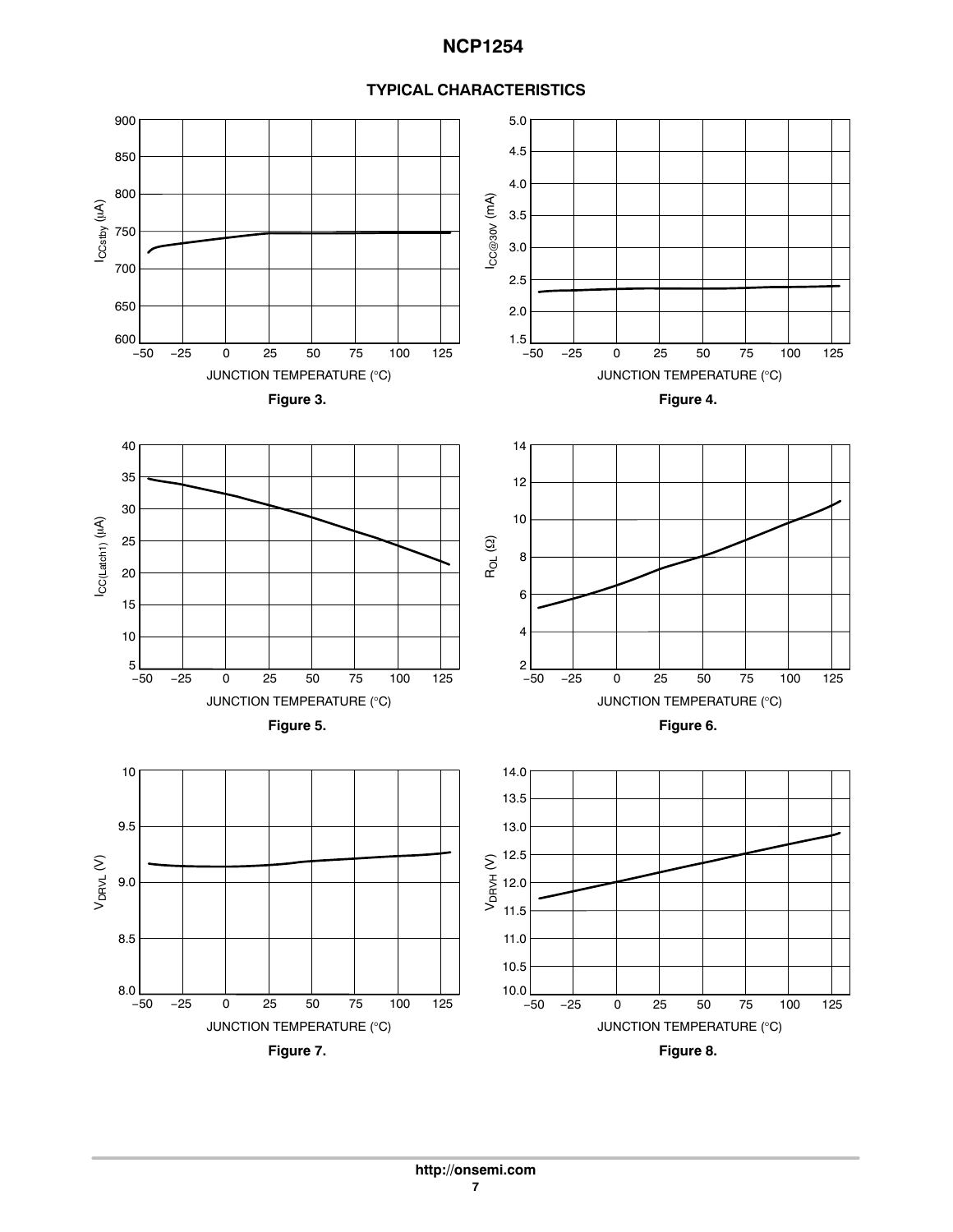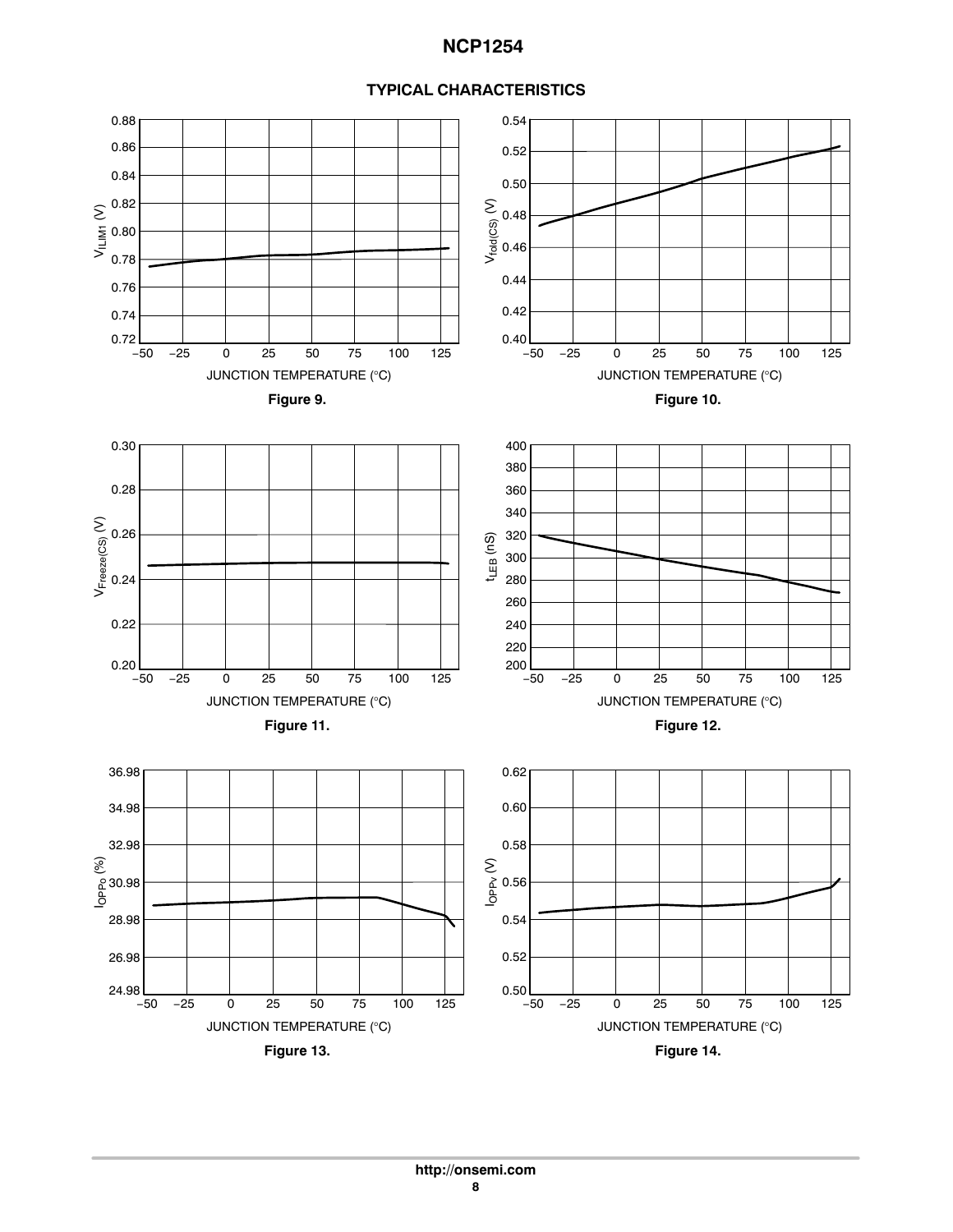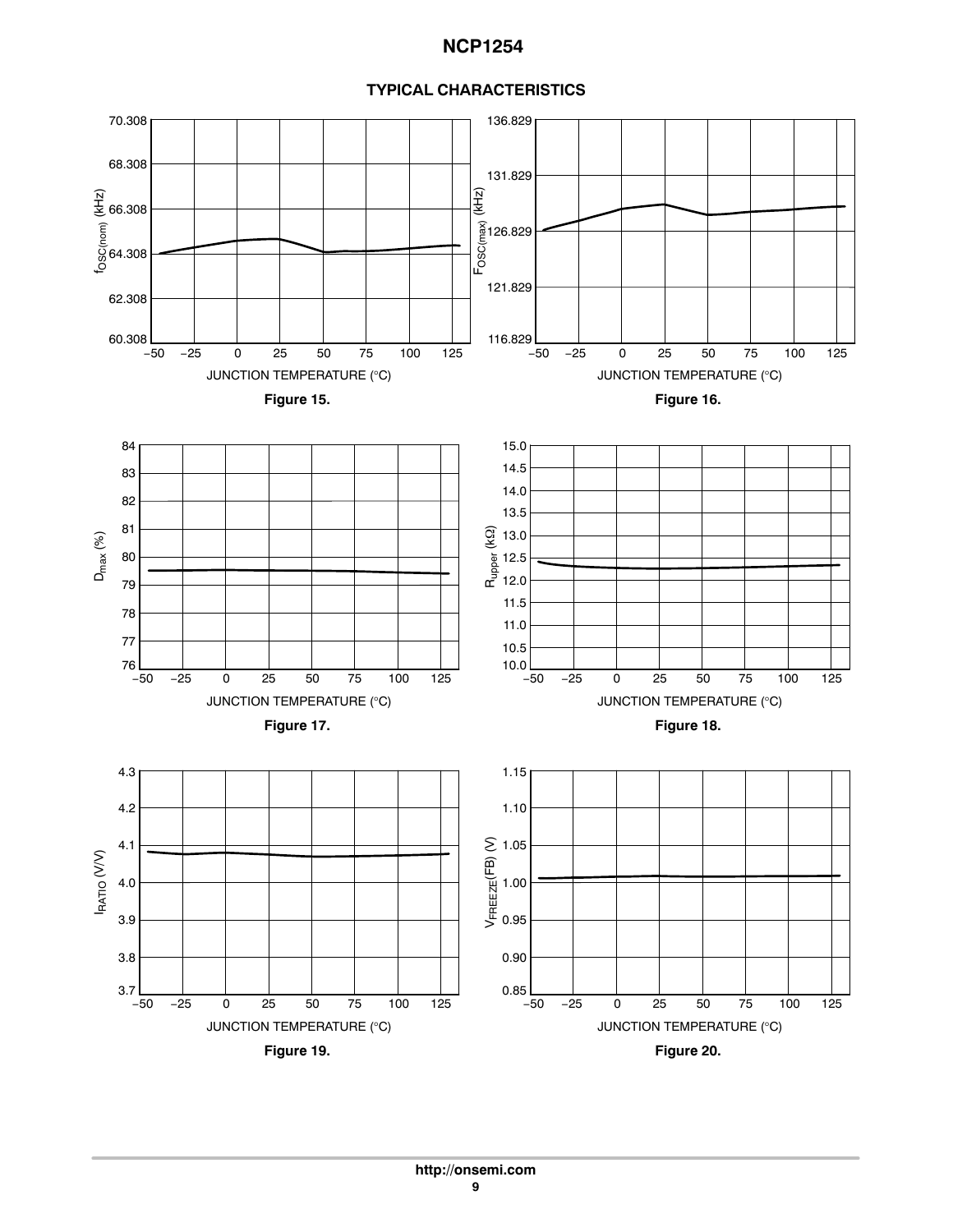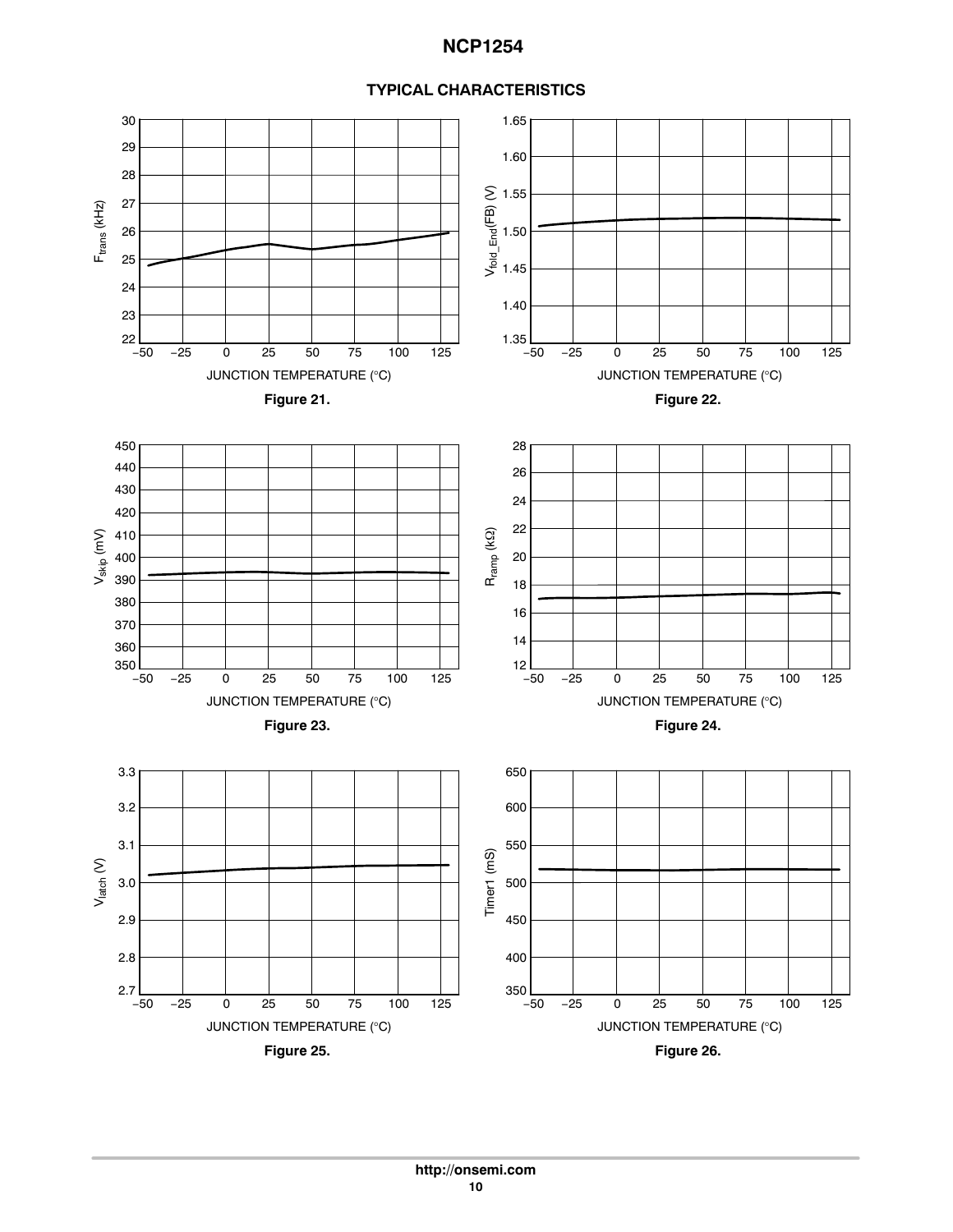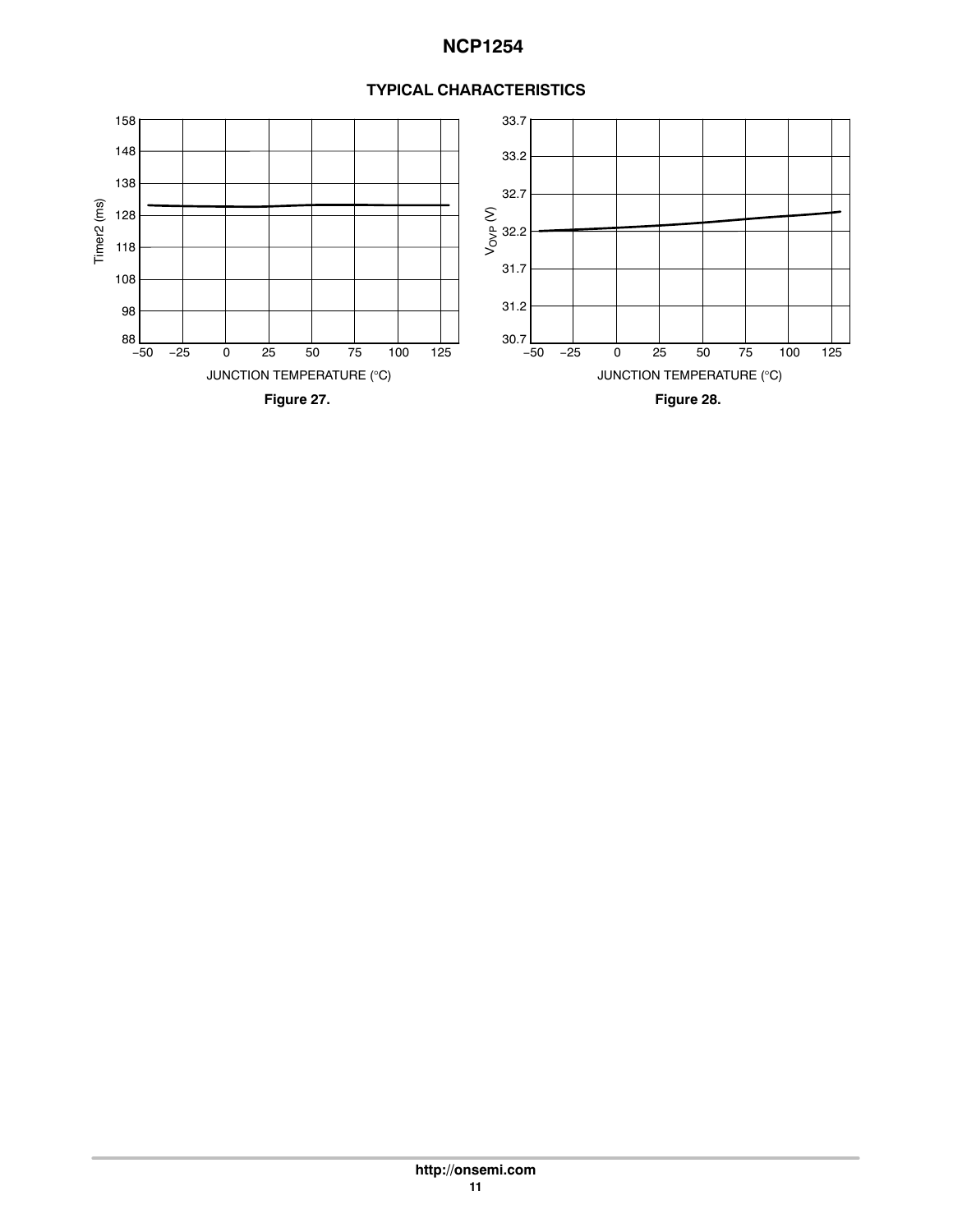# **APPLICATION INFORMATION**

### **Introduction**

The NCP1254 implements a standard current mode architecture where the switch−off event is dictated by the peak current setpoint. This component represents the ideal candidate where low part−count and cost effectiveness are the key parameters, particularly in low−cost ac−dc adapters, open−frame power supplies etc. The NCP1254 brings all the necessary components normally needed in today modern power supply designs, bringing several enhancements such as a non−dissipative OPP or peak power excursion for loads exhibiting variations over time.

- **Current−mode operation with internal slope compensation:** implementing peak current mode control at a fixed 65−kHz frequency, the NCP1254 offers an internal slope compensation signal that can easily by summed up to the sensed current. Sub harmonic oscillations can thus be compensated via the inclusion of a simple resistor in series with the current−sense information.
- **Frequency excursion:** when the power demand forces the peak current setpoint to reach the internal limit  $(0.8 \text{ V/R}_{\text{sense}}$  typically), the frequency is authorized to increase to let the converter deliver more power. The frequency excursion stops when 130 kHz are reached at a level of 4 V. This excursion can only be temporary and its duration is set by the overload timer.
- **Internal OPP:** by routing a portion of the negative voltage present during the on−time on the auxiliary winding to the dedicated OPP pin (pin 3), the user has a simple and non−dissipative means to alter the maximum peak current setpoint as the bulk voltage increases. If the pin is grounded, no OPP compensation occurs. If the pin receives a negative voltage down to  $-250$  mV, then a peak current reduction down to 31.3% typical can be achieved. For an improved performance, the maximum voltage excursion on the sense resistor is limited to 0.8 V.
- **Low startup current:** reaching a low no−load standby power always represents a difficult exercise when the controller draws a significant amount of current during start−up. Thanks to its proprietary architecture, the NCP1254 is guaranteed to draw less than  $15 \mu A$ maximum, easing the design of low standby power adapters.
- **EMI jittering:** an internal low−frequency modulation signal varies the pace at which the oscillator frequency is modulated. This helps spreading out energy in conducted noise analysis. To improve the EMI signature at low power levels, the jittering will not be disabled in frequency foldback mode (light load conditions).
- **Frequency foldback capability:** a continuous flow of pulses is not compatible with no−load/light−load

standby power requirements. To excel in this domain, the controller observes the feedback pin and when it reaches a level of 1.9 V, the oscillator then starts to reduce its switching frequency as the feedback level continues to decrease. When the feedback level reaches 1.5−V, the frequency hits its lower stop at 26 kHz. When the feedback pin goes further down and reaches 1 V, the peak current setpoint is internally frozen. Below this point, if the power continues to drop, the controller enters classical skip−cycle mode.

- **Internal soft−start:** a soft−start precludes the main power switch from being stressed upon start−up. In this controller, the soft−start is internally fixed to 4 ms. Soft−start is activated when a new startup sequence occurs or during an auto−recovery hiccup.
- **OVP input:** the NCP1254 includes a latch input (pin 3) that can be used to sense an overvoltage condition on the adapter. If this pin is brought higher than the internal reference voltage  $V<sub>latch</sub>$ , then the circuit permanently latches off. The  $V_{cc}$  pin is pulled down to a fixed level, keeping the controller latched. The latch reset occurs when the user disconnects the adapter from the mains and lets the  $V_{cc}$  falls below the  $V_{cc}$  reset.
- **V<sub>cc</sub> OVP:** a latched OVP protects the circuit against  $\rm V_{cc}$  runaways. The fault must be present at least 20  $\rm \mu s$ to be validated. When it happens, all pulses are stopped and the  $V_{cc}$  is permanently brought to around  $7 V$  via an internal Zener−based SCR. Reset occurs when the latch current goes below ICC<sub>latch</sub>.
- **Short−circuit protection:** short−circuit and especially over−load protections are difficult to implement when a strong leakage inductance between auxiliary and power windings affects the transformer (the aux winding level does not properly collapse in presence of an output short). Here, every time the internal 0.8−V maximum peak current limit is activated (or less when OPP is used), an error flag is asserted and a time period starts, thanks to the internal timer. The controller can distinguish between two faulty situations:
	- ♦ There is an extra demand of power, still within the power supply capabilities. In that case, the feedback level is in the vicinity of 3.2−4 V (max peak current is 0.8 V, no OPP). The timer duration is then 100% of its internally programmed value. If the fault disappears, e.g. the peak current no longer hits the limit, the timer is reset.
	- ♦ The output is frankly shorted. The feedback level is thus pushed to its upper stop  $(4.5 V)$  and the timer is reduced to 25% of its normal value. When it elapses, protection occurs.
	- ♦ In either mode, when the fault is validated, all pulses are stopped and the controller enters an auto−recovery burst mode, with a soft−start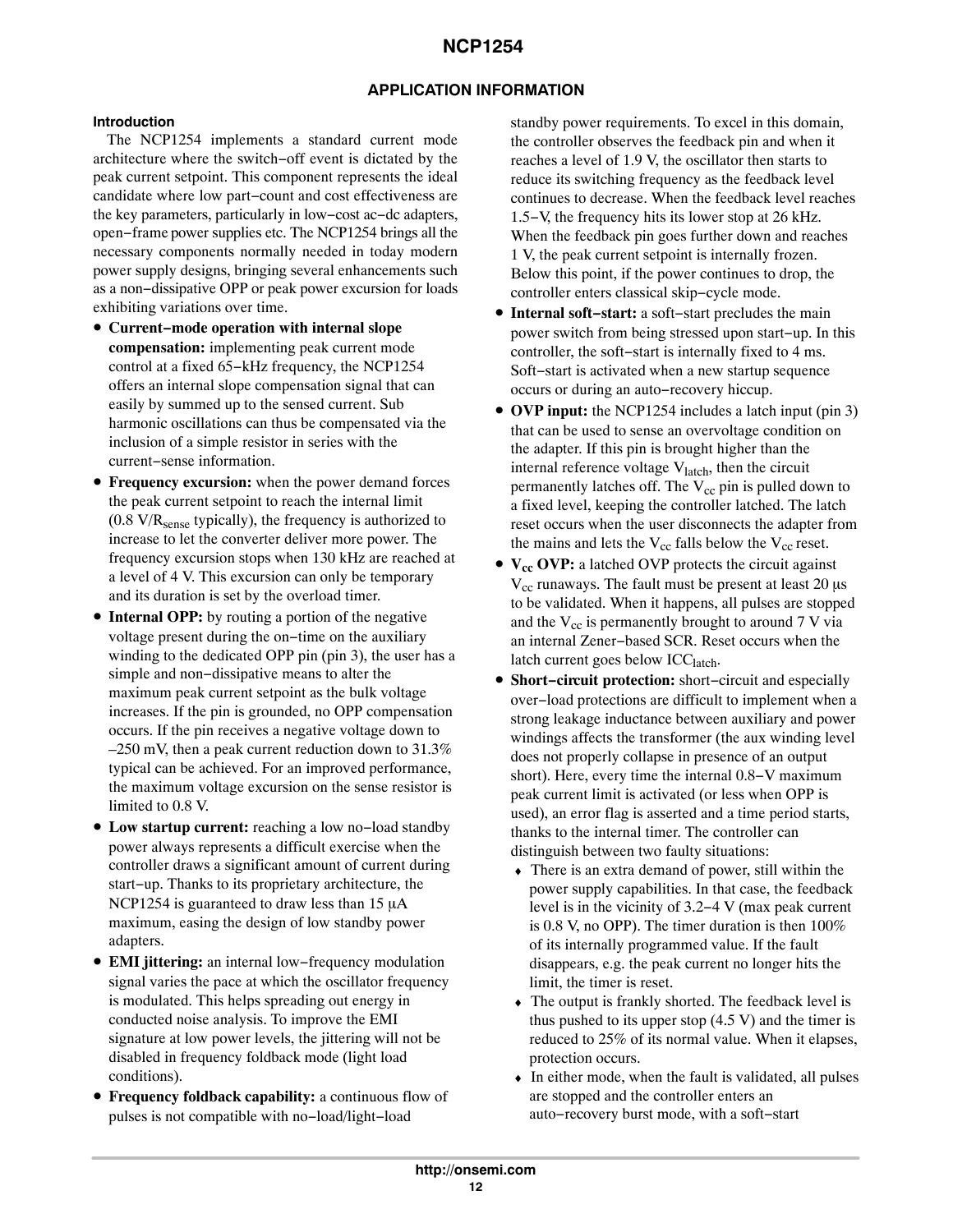<span id="page-12-0"></span>sequence at the beginning of each cycle. Please note the presence of a divider by two which ignores one hiccup cycle over two (double hiccup type of burst).

♦ As soon as the fault disappears, the SMPS resumes operation. Please note that some version offers an auto−recovery mode as we just described, some do not and latch off in case of a short circuit.

#### **Start−up Sequence**

The NCP1254 start−up voltage is made purposely high to permit large energy storage in a small  $V_{cc}$  capacitor value. This helps to operate with a small start−up current which, together with a small  $V_{cc}$  capacitor, will not hamper the start−up time. To further reduce the standby power, the start−up current of the controller is extremely low, below 15 μA. The start–up resistor can therefore be connected to the bulk capacitor or directly to the mains input voltage if you wish to save a few more mW.



**Figure 29. The startup resistor can be connected to the input mains for further power dissipation reduction.**

The first step starts with the calculation of the needed  $V_{cc}$ capacitor which will supply the controller until the auxiliary winding takes over. Experience shows that this time  $t_1$  can be between 5 and 20 ms. Considering that we need at least an energy reservoir for a  $t_1$  time of 10 ms, the  $V_{cc}$  capacitor must be larger than:

$$
CV_{cc} \ge \frac{I_{cc}t_1}{VCC_{on} - VCC_{min}} \ge \frac{3 \text{ m} \times 10 \text{ m}}{9} \ge 3.3 \text{ }\mu\text{F}^{(eq. 1)}
$$

Let us select a 4.7-µF capacitor at first and experiments in the laboratory will let us know if we were too optimistic for  $t_1$ . The  $V_{cc}$  capacitor being known, we can now evaluate the charging current we need to bring the  $V_{cc}$  voltage from 0 to the  $VCC<sub>on</sub>$  of the IC, 18 V typical. This current has to be selected to ensure a start−up at the lowest mains (85 V rms) to be less than 3 s (2.5 s for design margin):

$$
I_{charge} \geq \frac{VCC_{on}C_{Vcc}}{2.5} \geq \frac{18 \times 4.7 \ \mu}{2.5} \geq 34 \ \mu A \quad \text{(eq. 2)}
$$

If we account for the  $15 \mu A$  that will flow inside the controller, then the total charging current delivered by the start–up resistor must be 49 μA. If we connect the start–up network to the mains (half−wave connection then), we know that the average current flowing into this start−up resistor will be the smallest when  $V_{cc}$  reaches the VCC<sub>on</sub> of the controller:

$$
_{\text{CVec,min}} = \frac{V_{\text{ac,rms}}\sqrt{2}}{\frac{\pi}{R_{\text{start-up}}} - \text{VCC}_{\text{on}}}
$$
 (eq. 3)

To make sure this current is always greater than  $49 \mu A$ , the maximum value for *Rstart−up* can be extracted:

I

$$
R_{start-up} \le \frac{\frac{V_{ac,rms}\sqrt{2}}{\pi} - VCC_{on}}{I_{CVec,min}} \le \frac{\frac{85 \times 1.414}{\pi} - 18}{49 \,\mu} \le 413 \,\text{k}\Omega
$$

This calculation is purely theoretical, considering a constant charging current. In reality, the take over time can be shorter (or longer!) and it can lead to a reduction of the  $V_{cc}$  capacitor. This brings a decrease in the charging current and an increase of the start−up resistor, for the benefit of standby power. Laboratory experiments on the prototype are thus mandatory to fine tune the converter. If we chose the 400–kΩ resistor as suggested by Equation 4, the dissipated power at high line amounts to:

$$
P_{Rstantup,max} = \frac{V_{ac,peak}^2}{4R_{start-up}} = \frac{(230 \times \sqrt{2})^2}{4 \times 400 \text{ k}} = \frac{105 \text{ k}}{1.6 \text{ Meg}} = 66 \text{ mW}
$$
 (eq. 5)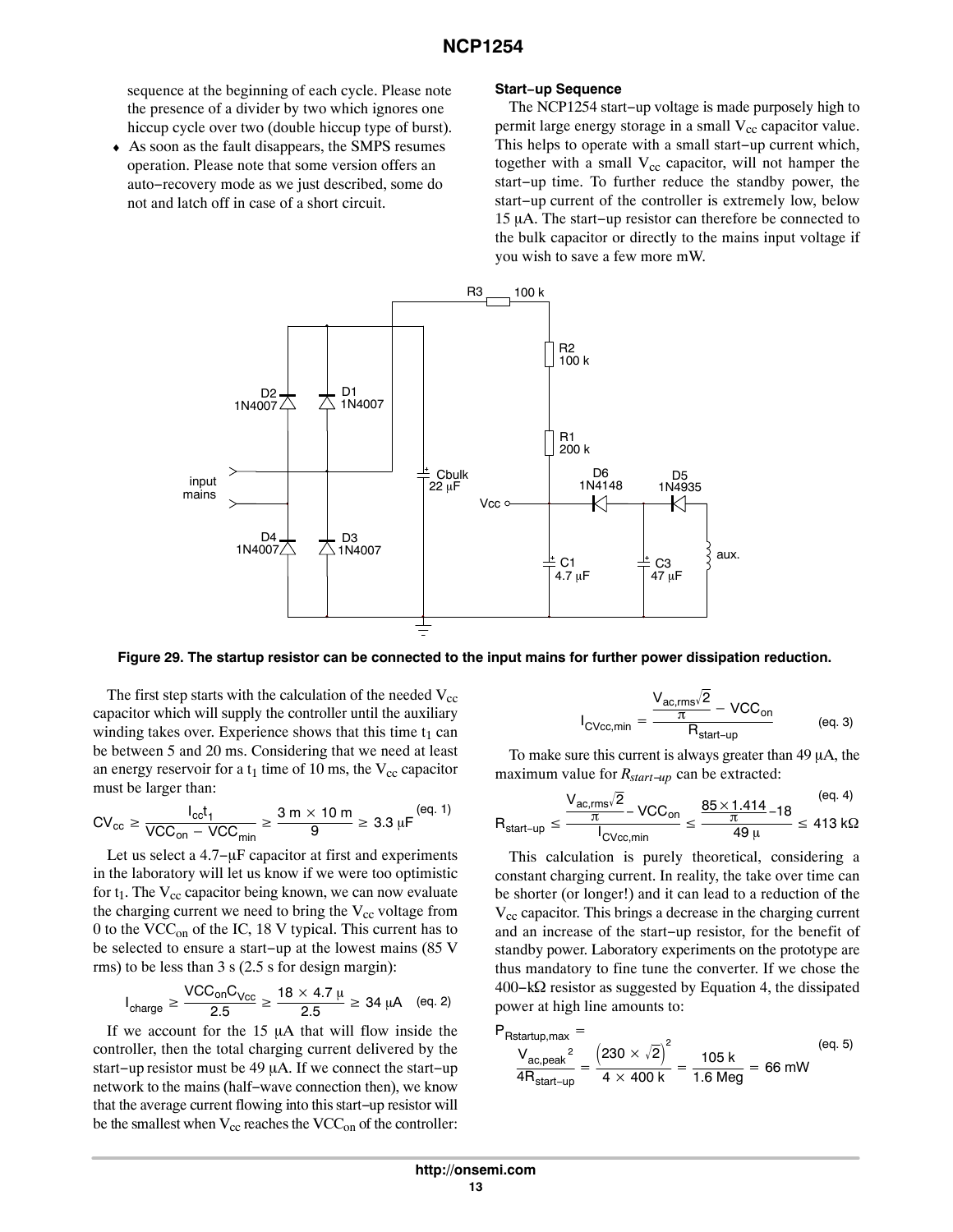Now that the first  $V_{cc}$  capacitor has been selected, we must ensure that the self−supply does not disappear when in no−load conditions. In this mode, the skip−cycle can be so deep that refreshing pulses are likely to be widely spaced, inducing a large ripple on the  $V_{cc}$  capacitor. If this ripple is too large, chances exist to touch the  $VCC_{min}$  and reset the controller into a new start−up sequence. A solution is to grow this capacitor but it will obviously be detrimental to the start−up time. The option offered in Figure [29](#page-12-0) elegantly solves this potential issue by adding an extra capacitor on the auxiliary winding. However, this component is separated from the  $V_{cc}$  pin via a simple diode. You therefore have the ability to grow this capacitor as you need to ensure the self−supply of the controller without affecting the start−up time and standby power.

#### **Triggering the SCR**

The latched−state of the NCP1254 is maintained via an internal thyristor (SCR). When the voltage on pin 3 exceeds the latch voltage for four consecutive clock cycles, the SCR is fired and immediately stops the output pulses. The same SCR is fired when an OVP is sensed on the  $V_{cc}$  pin. When this happens, all pulses are stopped and  $V_{cc}$  is discharged to a fix level of 7 V typically: the circuit is latched and the converter no longer delivers pulses. To maintain the latched−state, a permanent current must be injected in the part. If too low of a current, the part de−latches and the converter resumes operation. This current is characterized to  $32 \mu A$  as a minimum but we recommend to include a design margin and select a value around  $60 \mu A$ . The test is to latch the part and reduce the input voltage until it de−latches. If you de−latch at *Vin* = 70 V rms for a minimum voltage of 85 V rms, you are fine. If it precociously recovers, you will have to increase the start−up current, unfortunately to the detriment of standby power.

The most sensitive configuration is actually that of the half−wave connection proposed in Figure [29.](#page-12-0) As the current disappears 5 ms for a 10−ms period (50−Hz input source), the latch can potentially open at low line. If you really reduce the start−up current for a low standby power design, you must ensure enough current in the SCR in case of a faulty event. An alternate connection to the above is shown below (Figure 30):



**Figure 30. The full−wave connection ensures latch current continuity as well as X2−discharge path.**

In this case, the current is no longer made of 5−ms "holes" and the part can be maintained at a low input voltage. Experiments show that these  $2-M\Omega$  resistor help to maintain the latch down to less than 50 V rms, giving an excellent design margin. Standby power with this approach was also improved compared to Figure [29](#page-12-0) solution. Please note that these resistors also ensure the discharge of the X2−capacitor up to a  $0.47$ -µF type.

The de−latch of the SCR occurs when the injected current in the  $V_{cc}$  pin falls below the minimum stated in the data–sheet  $(32 \mu A)$  at room temp).

#### **Internal Over Power Protection**

There are several known ways to implement Over Power Protection (OPP), all suffering from particular problems. These problems range from the added consumption burden on the converter or the skip−cycle disturbance brought by the current−sense offset. A way to reduce the power capability at high line is to capitalize on the negative voltage swing present on the auxiliary diode anode. During the turn−on time, this point dips to −NVin, *N* being the turns ratio between the primary winding and the auxiliary winding. The negative plateau observed on Figure [31](#page-14-0) will have an amplitude depending on the input voltage. The idea implemented in this chip is to sum a portion of this negative swing with the 0.8−V internal reference level. For instance, if the voltage swings down to −150 mV during the on−time, then the internal peak current set point will be fixed to 0.8−0.150 = 650 mV. The adopted principle appears in Figure [32](#page-14-0) and shows how the final peak current set point is constructed.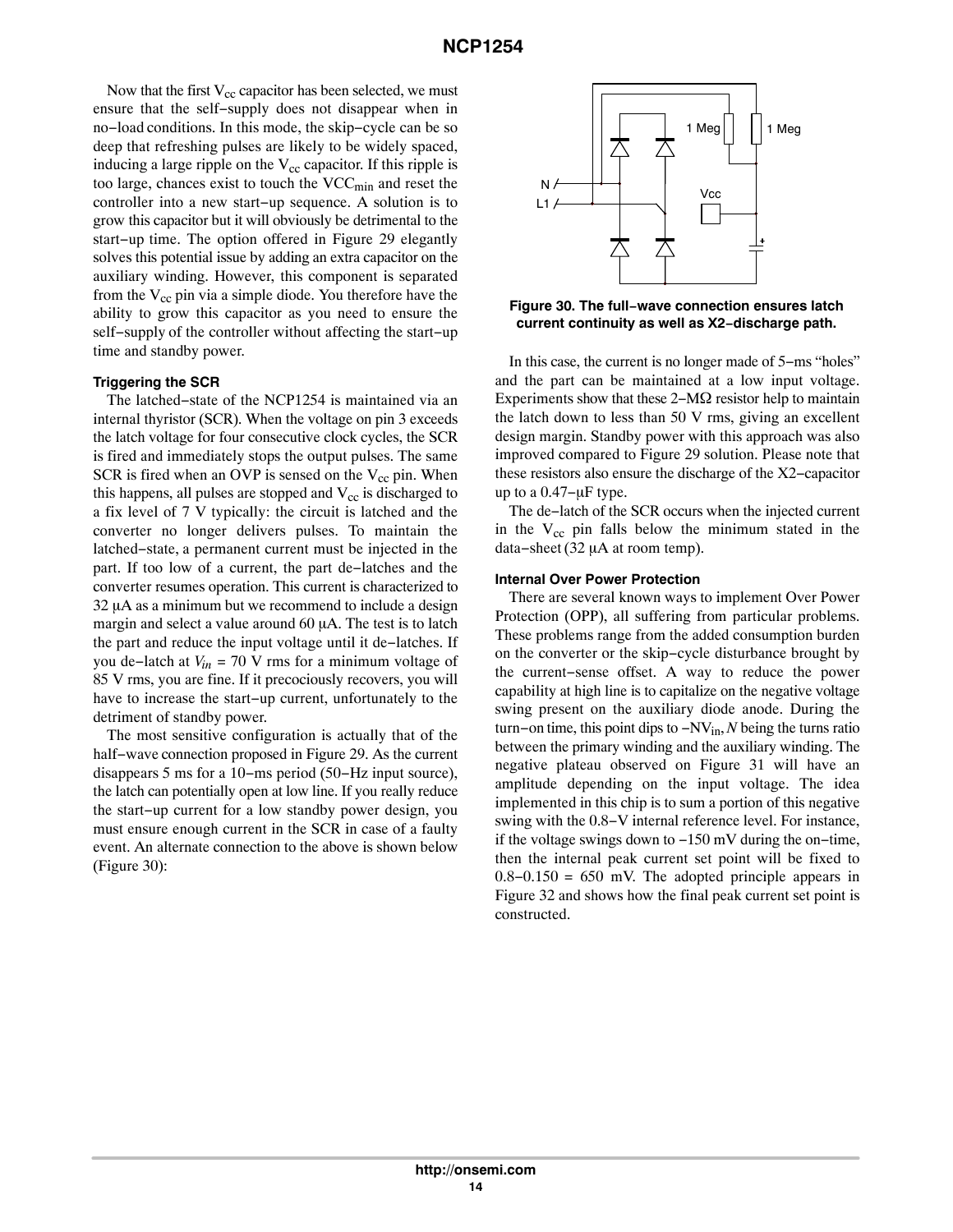<span id="page-14-0"></span>

**Figure 31. The signal obtained on the auxiliary winding swings negative during the on−time.**

Let's assume we need to reduce the peak current from 2.5 A at low line, to 2 A at high line. This corresponds to a 20% reduction or a set point voltage of 640 mV. To reach this level, then the negative voltage developed on the OPP pin must reach:

$$
V_{OPP} = 640 m - 800 m = -160 mV
$$
 (eq. 6)



**Figure 32. The OPP circuitry affects the maximum peak current set point by summing a negative voltage to the internal voltage reference.**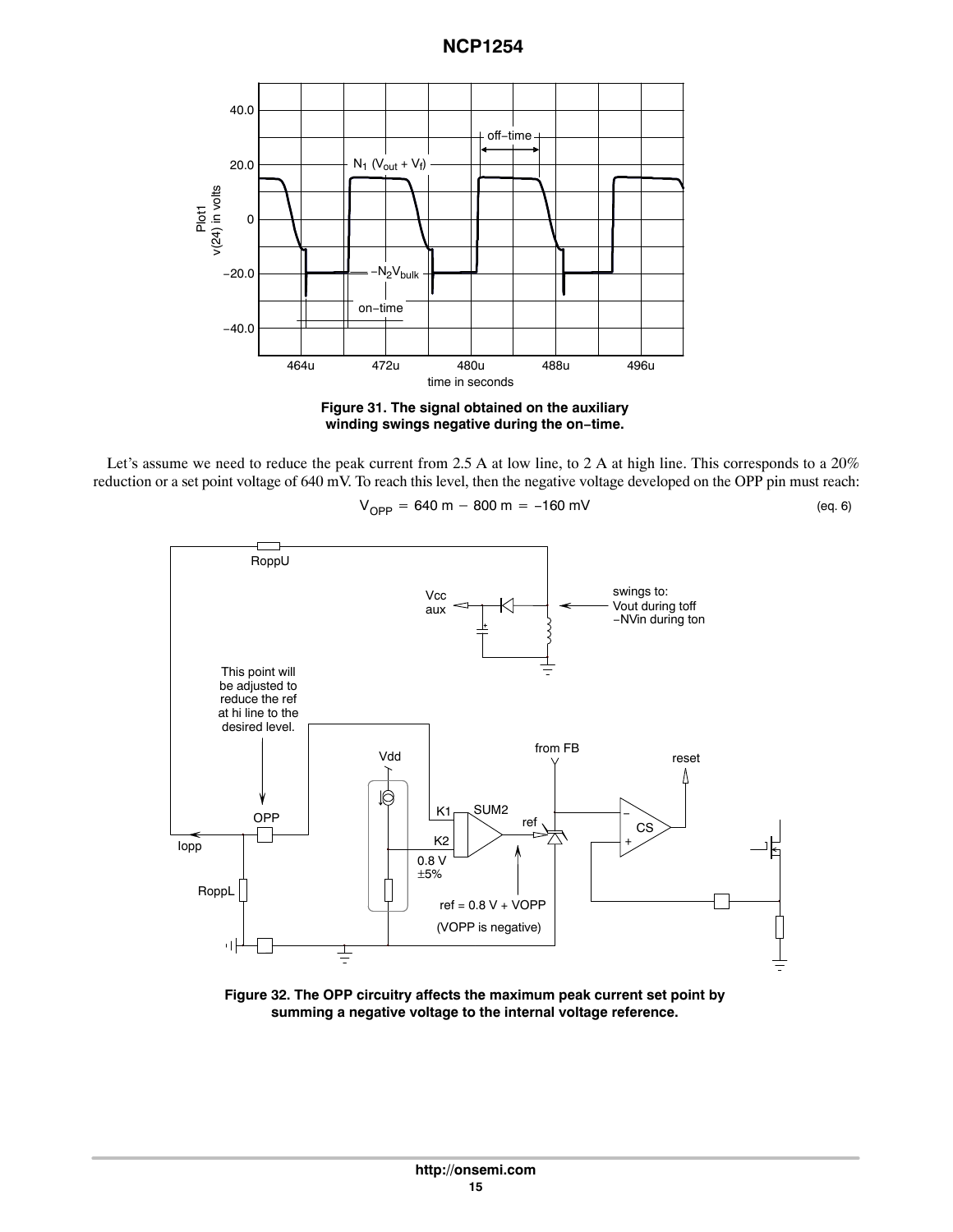Let us assume that we have the following converter characteristics:

 $V_{out}$  = 19 V  $V_{in}$  = 85 to 265 V rms  $N_1 = N_p:N_s = 1:0.25$  $N_2 = N_p : N_{aux} = 1:0.18$ 

Given the turns ratio between the primary and the auxiliary windings, the on−time voltage at high line (265 Vac) on the auxiliary winding swings down to:

$$
V_{\text{aux}} = -N_2 V_{\text{in,max}} = -0.18 \times 375 = -67.5 \text{ V} \quad \text{(eq. 7)}
$$

To obtain a level as imposed by Equation [6](#page-14-0), we need to install a divider featuring the following ratio:

Div = 
$$
\frac{0.16}{67.5}
$$
  $\approx$  2.4 m (eq. 8)

If we arbitrarily fix the pull–down resistor *R<sub>OPPL</sub>* to 1 kΩ, then the upper resistor can be obtained by:

$$
R_{OPPU} = \frac{67.5 - 0.16}{0.16/1 \text{ k}} \approx 421 \text{ k}\Omega \qquad \text{(eq. 9)}
$$

If we now plot the peak current set point obtained by implementing the recommended resistor values, we obtain the following curve (Figure 33):



**Figure 33. The peak current regularly reduces down to 20% at 375 V dc.**

The OPP pin is surrounded by Zener diodes stacked to protect the pin against ESD pulses. These diodes accept some peak current in the avalanche mode and are designed to sustain a certain amount of energy. On the other side, negative injection into these diodes (or forward bias) can cause substrate injection which can lead to an erratic circuit behavior. To avoid this problem, the pin is internal clamped slightly below –300 mV which means that if more current is injected before reaching the ESD forward drop, then the maximum peak reduction is kept to 40%. If the voltage finally forward biases the internal zener diode, then care must be taken to avoid injecting a current beyond –2 mA. Given the value of  $R_{OPPI}$ , there is no risk in the present example. Finally, please note that another comparator internally fixes the maximum peak current set point to 0.8 V even if the OPP pin is adversely biased above 0 V.

#### **Frequency Foldback**

The reduction of no−load standby power associated with the need for improving the efficiency, requires a change in the traditional fixed−frequency type of operation. This controller implements a switching frequency foldback when the feedback voltage passes below a certain level,  $V_{fold}$ , set around 1.9 V. Below this point, the frequency no longer changes and the feedback level still controls the peak current setpoint. When the feedback voltage reaches 1 V, the peak current freezes to (250 mV or »31% of the maximum 0.8−V setpoint). If the power continues to decrease, the part enters skip cycle at a moderate peak current for the best noise−free performance in no−load conditions. Figure [34](#page-16-0) depicts the adopted scheme for the part.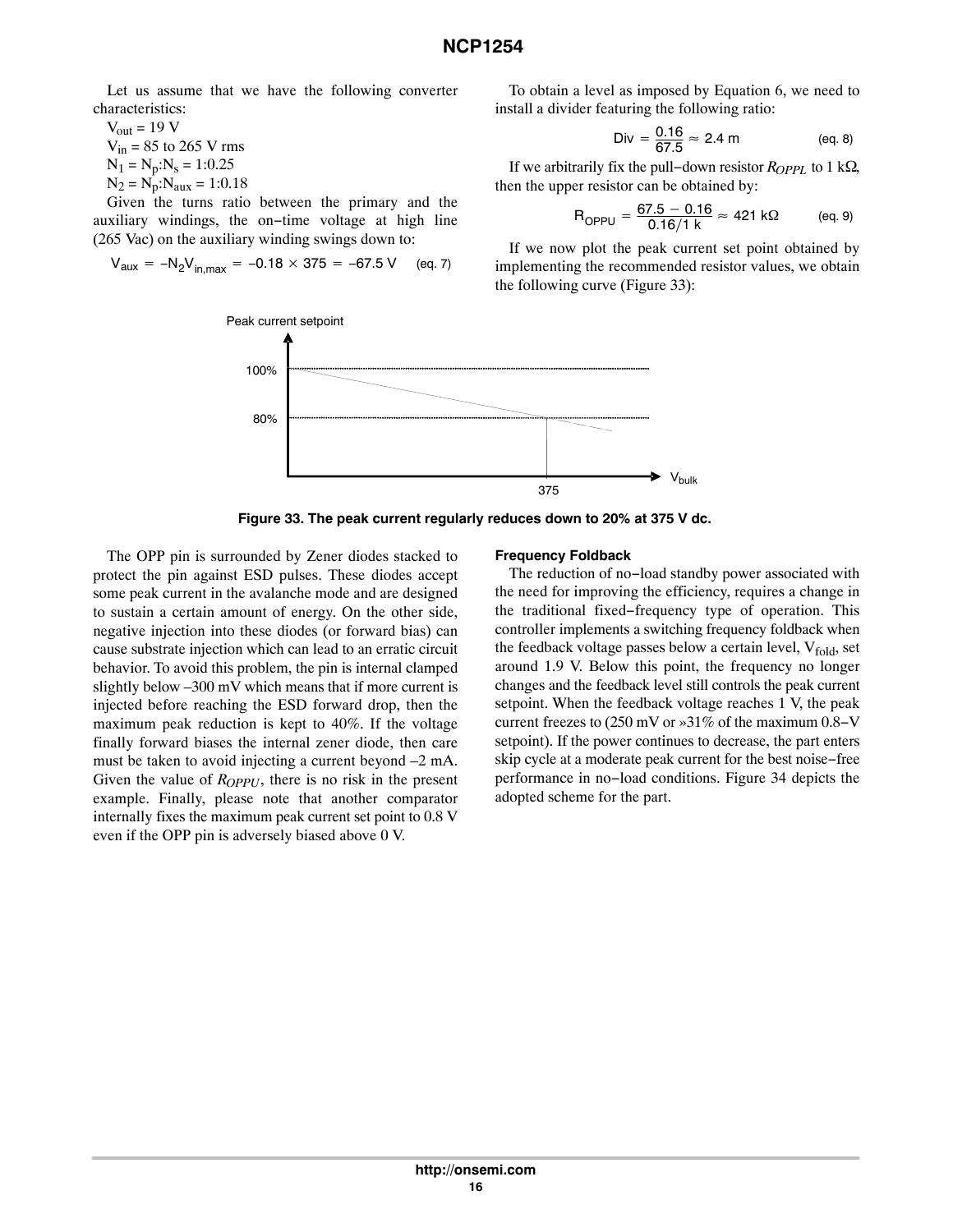<span id="page-16-0"></span>

**Figure 34. By observing the voltage on the feedback pin, the controller reduces its switching frequency for an improved performance at light load.**

### **Auto−Recovery Short−Circuit Protection**

In case of output short−circuit or if the power supply experiences a severe overloading situation, an internal error flag is raised and starts a countdown timer. If the flag is asserted longer than its internal value, the driving pulses are stopped and  $V_{cc}$  falls down as the auxiliary pulses are missing. When it crosses  $VCC_{(min)}$ , the controller consumption is down to a few  $\mu$ A and the V<sub>cc</sub> slowly builds

up again thanks to the resistive starting network. When  $V_{cc}$ reaches VCC<sub>ON</sub>, the controller purposely ignores the re−start and waits for another  $V_{cc}$  cycle: this is the so−called double hiccup. By lowering the duty ratio in fault condition, it naturally reduces the average input power and the rms current in the output cable. Illustration of such principle appears in Figure 35. Please note that soft−start is activated upon re−start attempt.



**Figure 35. An auto−recovery hiccup mode is entered in case a faulty event is acknowledged by the controller.**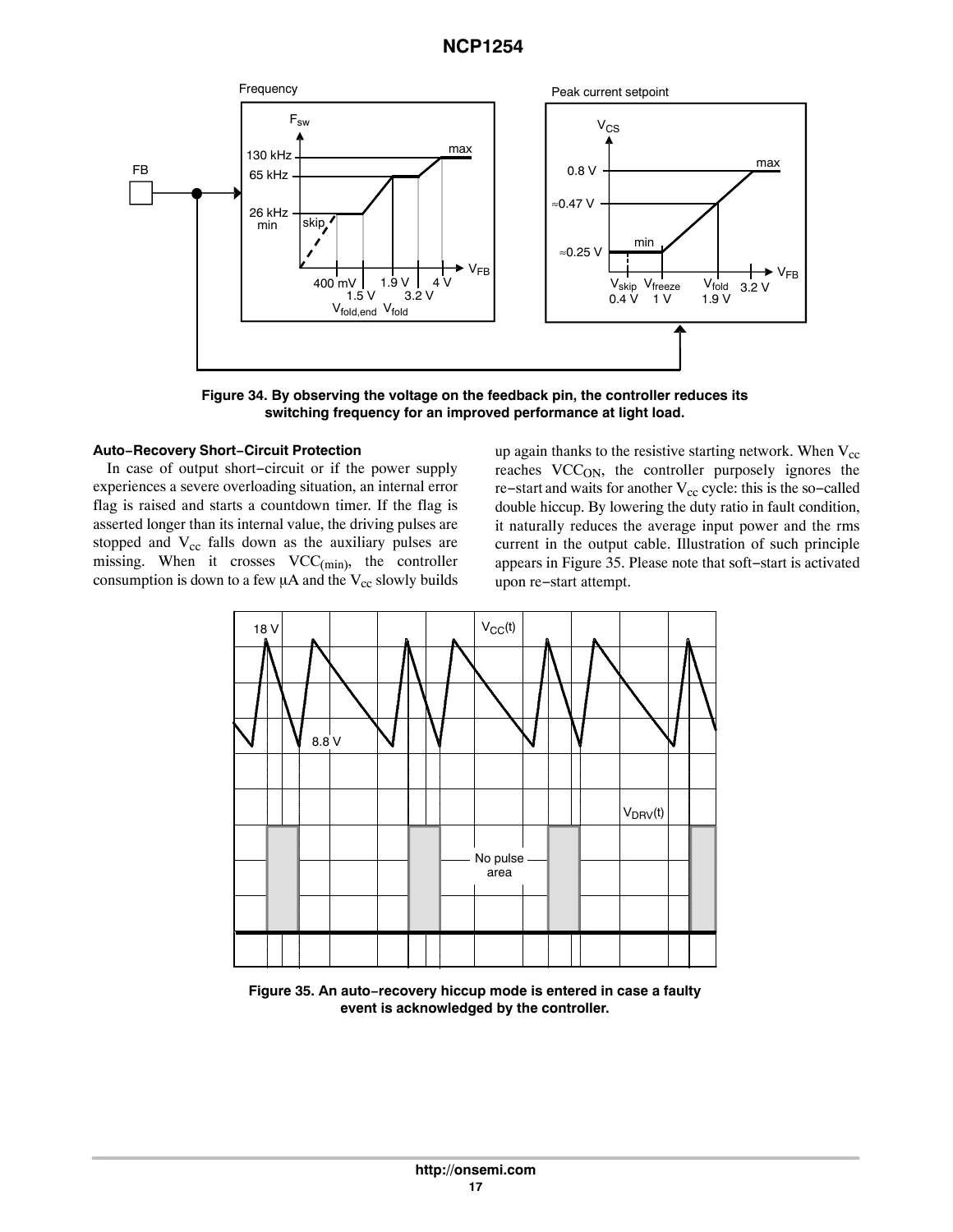### **Slope Compensation**

The NCP1254 includes an internal ramp compensation signal. This is the buffered oscillator clock delivered during the on time only. Its amplitude is around 2.5 V at the maximum authorized duty ratio. Ramp compensation is a known means used to cure sub harmonic oscillations in CCM−operated current−mode converters. These oscillations take place at half the switching frequency and occur only

during Continuous Conduction Mode (CCM) with a duty ratio greater than 50%. To lower the current loop gain, one usually mixes between 50 and 100% of the inductor downslope with the current−sense signal. Figure 36 depicts how internally the ramp is generated. Please note that the ramp signal will be disconnected from the CS pin, during the off−time.



**Figure 36. Inserting a resistor in series with the current sense information brings slope compensation and stabilizes the converter in CCM operation.**

In the NCP1254 controller, the oscillator ramp exhibits a 2.5−V swing reached at a 80% duty ratio. If the clock operates at a 65−kHz frequency, then the available oscillator slope corresponds to:

$$
S_{ramp} = \n\frac{V_{ramp,peak}}{D_{max}T_{sw}} = \frac{2.5}{0.8 \times 15 \,\mu} = 208 \,\text{kV/s or } 208 \,\text{mV/}\mu\text{s}
$$

In our flyback design, let's assume that our primary inductance  $L_p$  is 770  $\mu$ H, and the SMPS delivers 19 V with a *Np*:*Ns* turns ratio of 1:0.25. The off−time primary current slope  $S_p$  is thus given by:

$$
S_p = \frac{\left(V_{out} + V_f \right) \frac{N_p}{N_s}}{L_p} = \frac{(19 + 0.8) \times 4}{770 \, \mu} = 103 \text{ kA/s}
$$
 (eq. 11)

Given a sense resistor of 330 m $\Omega$ , the above current ramp turns into a voltage ramp of the following amplitude:

 $\rm S_{sense}=S_pR_{sense}=$  103k  $\times$  0.33  $=$  34kV/s or 34mV/ $\rm \mu s$ (eq. 12)

If we select 50% of the downslope as the required amount of ramp compensation, then we shall inject a ramp whose slope is  $17 \text{ mV/}\mu\text{s}$ . Our internal compensation being of 208 mV/µs, the divider ratio (*divratio*) between  $R_{comp}$  and the internal 20 k $\Omega$  resistor is:

divratio = 
$$
\frac{17 \text{ m}}{208 \text{ m}}
$$
 = 0.082 (eq. 13)

The series compensation resistor value is thus:

 $\mathsf{R}_{\mathsf{comp}} = \mathsf{R}_{\mathsf{ramp}}$ divratio = 20 k  $\times$  0.082  $\approx$  1.6 k $\Omega$  (eq. 14)

A resistor of the above value will then be inserted from the sense resistor to the current sense pin. We recommend adding a small 100−pF capacitor, from the current sense pin to the controller ground for improved noise immunity. Please make sure both components are located very close to the controller.

### **Latching Off the Controller**

The OPP pin not only allows a reduction of the peak current set point in relationship to the line voltage, it also offers a means to permanently latch−off the part. When the part is latched–off, the  $V_{cc}$  pin is internally pulled down to around 7 V and the part stays in this state until the user cycles the  $V_{cc}$  down and up again, e.g. by un-plugging the converter from the mains outlet. The latch detection is made by observing the OPP pin by a comparator featuring a 3−V reference voltage. However, for noise reasons and in particular to avoid the leakage inductance contribution at turn off, a 1-µs blanking delay is introduced before the output of the OVP comparator is checked. Then, the OVP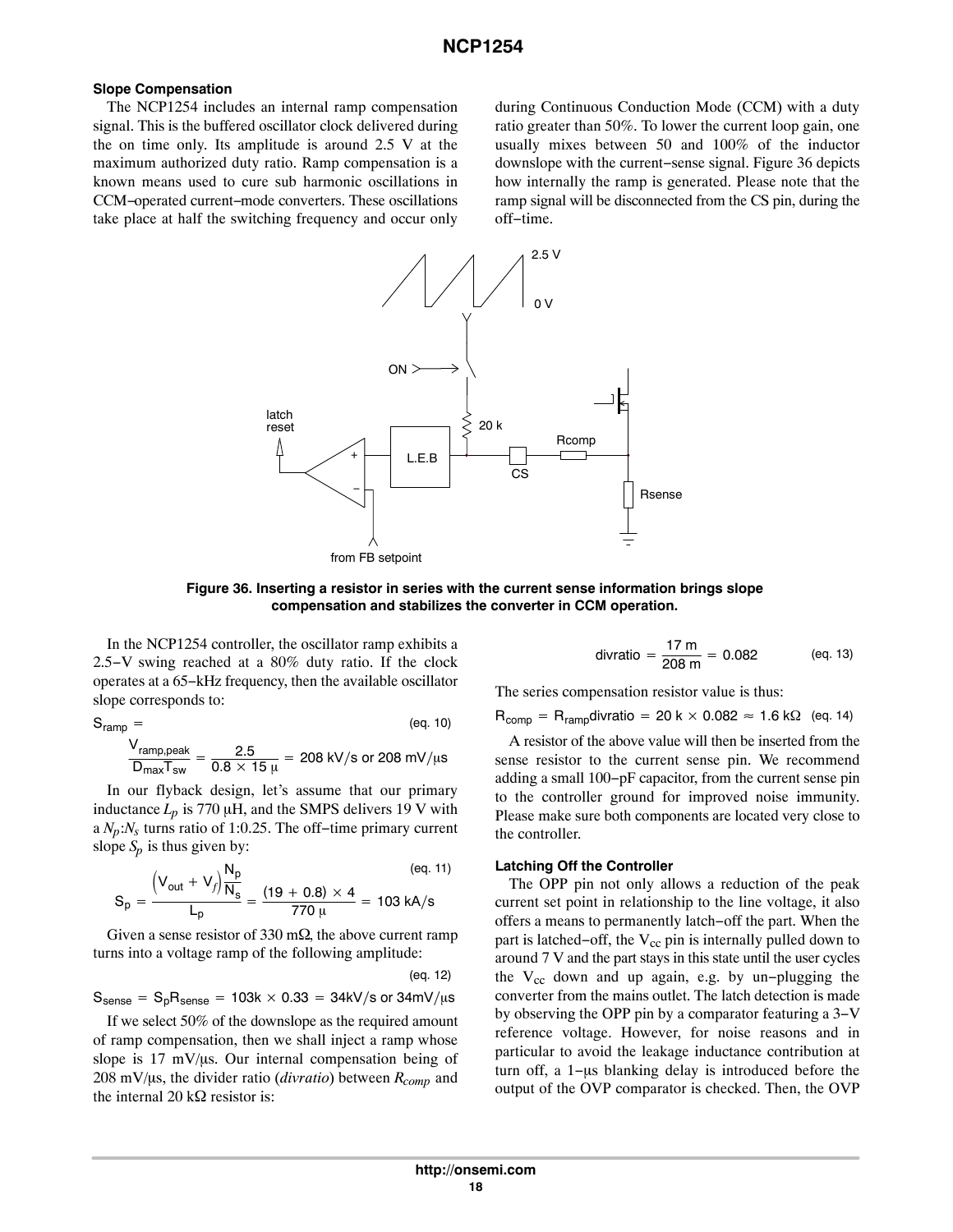<span id="page-18-0"></span>comparator output is validated only if its high−state duration lasts a minimum of 600 ns. Below this value, the event is ignored. Then, a counter ensures that 4 successive OVP events have occurred before actually latching the part. There are several possible implementations, depending on the needed precision and the parameters you want to control.

The first and easiest solution is the additional resistive divider on top of the OPP one. This solution is simple and inexpensive but requires the insertion of a diode to prevent disturbing the OPP divider during the on−time.



**Figure 37. A simple resistive divider brings the OPP pin above 3 V in case of a Vcc voltage runaway above 18 V.**

First, calculate the OPP network with the above equations. Then, suppose we want to latch off our controller when  $V_{out}$ exceeds 25 V. On the auxiliary winding, the plateau reflects the output voltage by the turns ratio between the power and the auxiliary windings. In case of voltage runaway for our 19−V adapter, the plateau will go up to:

$$
V_{\text{aux, OVP}} = 25 \times \frac{0.18}{0.25} = 18 \text{ V} \qquad \text{(eq. 15)}
$$

Since our OVP comparator trips at a 3−V level, across the 1−kΩ selected OPP pull–down resistor, it implies a 3-mA current. From 3 V to go up to 18 V, we need an additional 15 V. Under 3 mA and neglecting the series diode forward drop, it requires a series resistor of:

$$
R_{\text{OVP}} = \frac{V_{\text{latch}} - V_{\text{VOP}}}{V_{\text{OVP}}/R_{\text{OPPL}}} = \frac{18 - 3}{3/1 \text{ k}} = \frac{15}{3 \text{ m}} = 5 \text{ k}\Omega \quad \text{(eq. 16)}
$$

In nominal conditions, the plateau establishes to around 14 V. Given the divide−by−6 ratio, the OPP pin will swing to  $14/6 = 2.3$  V during normal conditions, leaving 700 mV for the noise immunity. A 100−pF capacitor can be added to improve it and avoids erratic trips in presence of external surges. Do not increase this capacitor too much otherwise the OPP signal will be affected by the integrating time constant.

A second solution for the OVP detection alone, is to use a Zener diode wired as recommended by Figure [38.](#page-19-0)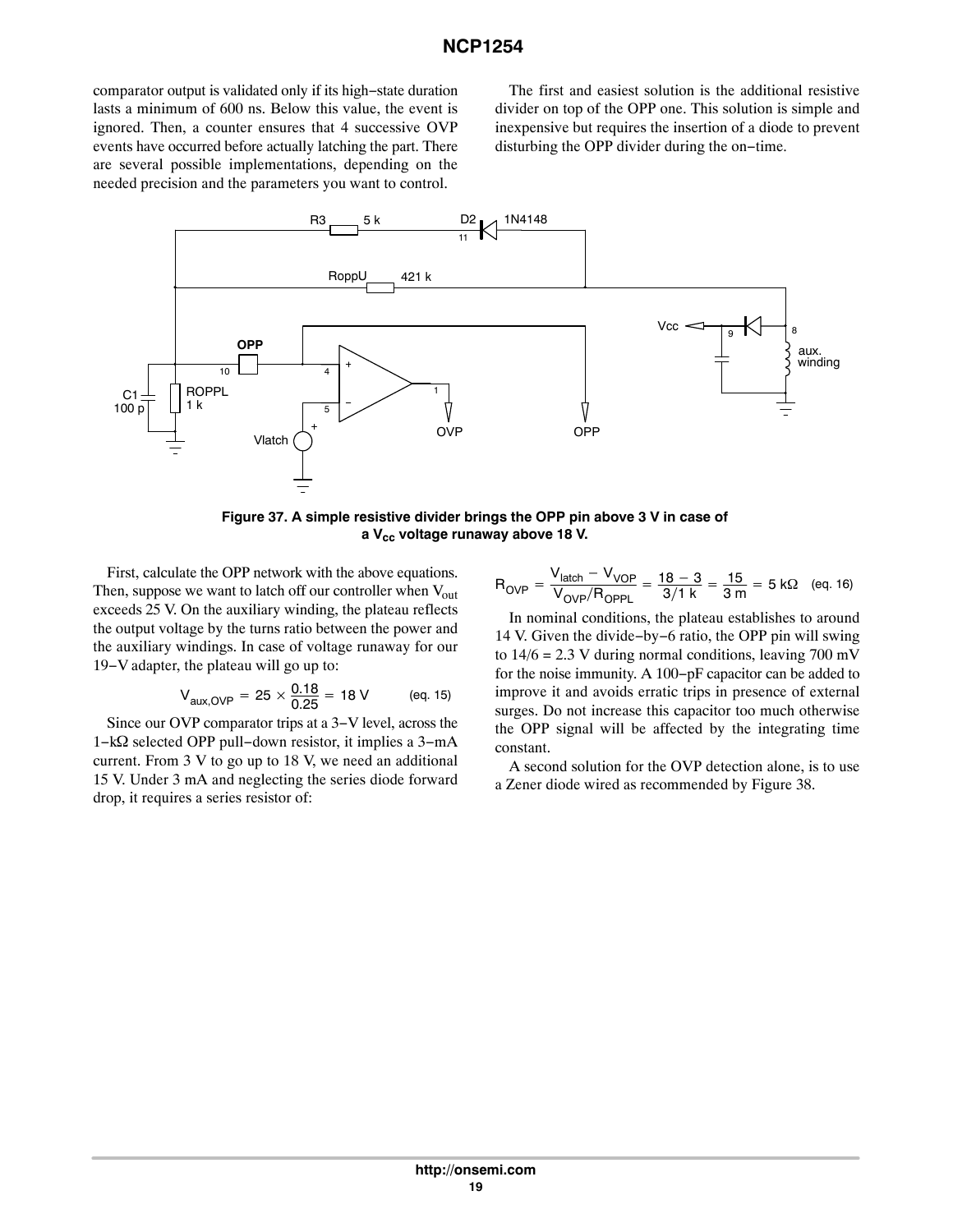<span id="page-19-0"></span>

**Figure 38. A Zener diode in series with a diode helps to improve the noise immunity of the system.**

In this case, to still trip at a 18−V level, we have selected a 15−V Zener diode. In nominal conditions, the voltage on the OPP pin is almost 0 V during the off time as the Zener is fully blocked. This technique clearly improves the noise immunity of the system compared to that obtained from a resistive string as in Figure [37](#page-18-0). Please note the reduction of the capacitor on the OPP pin to 10−22 pF. This is because of the potential spike going through the Zener parasitic capacitor and the possible auxiliary level shortly exceeding its breakdown voltage during the leakage inductance reset period (hence the internal 1–µs blanking delay at turn off). This spike despite its very short time is energetic enough to charge the added capacitor  $C_1$  and given the time constant, could make it discharge slower, potentially disturbing the blanking circuit. When implementing the Zener option, it is important to carefully observe the OPP pin voltage (short probe connections!) and check that enough margin exists to that respect.

#### **Over Temperature Protection**

In a lot of designs, the adapter must be protected against thermal runaways, e.g. when the temperature inside the adapter box increases beyond a certain value. Figure 39 shows how to implement a simple OTP using an external NTC and a series diode. The principle remains the same: make sure the OPP network is not bothered by the additional NTC hence the presence of this diode. When the NTC resistor will diminish as the temperature increases, the voltage on the OPP pin during the off time will slowly increase and, once it crosses 3 V for 4 consecutive clock cycles, the controller will permanently latch off.



**Figure 39. The internal circuitry hooked to pin 3 can be used to implement over temperature protection (OTP).**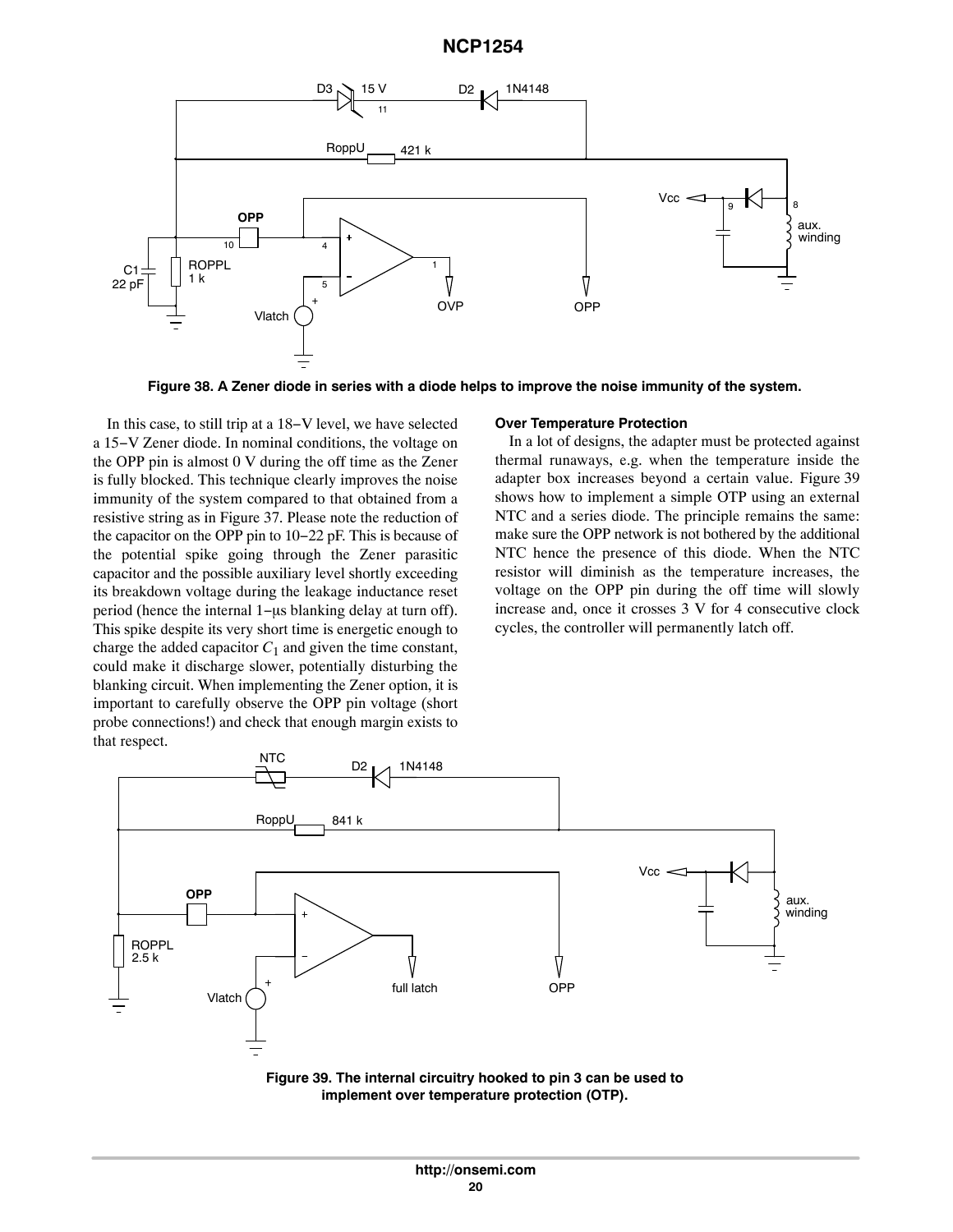Back to our 19−V adapter, we have found that the plateau voltage on the auxiliary diode was 13 V in nominal conditions. We have selected an NTC which offers a 470–kΩ resistor at 25°C and drops to 8.8 kΩ at 110 °C. If our auxiliary winding plateau is 14 V and we consider a 0.6−V forward drop for the diode, then the voltage across the NTC in fault mode must be:

$$
V_{\text{NTC}} = 14 - 3 - 0.6 = 10.4 \text{ V} \qquad \text{(eq. 17)}
$$

Based on the 8.8–k $\Omega$  NTC resistor at 110 °C, the current inside the device must be:

$$
I_{\text{NTC}} = \frac{10.4}{8.8 \text{ k}} \approx 1.2 \text{ mA} \quad (\text{eq. 18})
$$

As such, the bottom resistor  $R_{OPPL}$ , can easily be calculated:

$$
R_{OPPL} = \frac{3}{1.2 \text{ m}} = 2.5 \text{ k}\Omega \qquad \text{(eq. 19)}
$$

Now that the pull−down OPP resistor is known, we can calculate the upper resistor value *R<sub>OPPU</sub>* to adjust the power limit at the chosen output power level. Suppose we need a 200−mV decrease from the 0.8−V set point and the on−time swing on the auxiliary anode is −67.5 V, then we need to drop over *ROPPU* a voltage of:

$$
V_{R_{OPPU}} = 67.5 - 0.2 = 67.3 \text{ V} \qquad \text{(eq. 20)}
$$

The current circulating in the pull down resistor *R<sub>OPPL</sub>* in this condition will be:

$$
I_{R_{OPPL}} = \frac{200 \text{ m}}{2.5 \text{ k}} = 80 \text{ }\mu\text{A} \qquad \text{(eq. 21)}
$$

The *ROPPU* value is therefore easily derived:

$$
R_{OPPU} = \frac{67.3}{80 \mu} = 841 \text{ k}\Omega \qquad \text{(eq. 22)}
$$

#### **Combining OVP and OTP**

The OTP and Zener−based OVP can be combined together as illustrated by Figure 40.



**Figure 40. with the NTC back in place, the circuit nicely combines OVP, OTP and OPP on the same pin**

In nominal  $V_{cc}/$ output conditions, when the Zener is not activated, the NTC can drive the OPP pin and trigger the adapter in case of a fault. On the contrary, in nominal temperature conditions, if the loop is broken, the voltage runaway will be detected and acknowledged by the controller.

In case the OPP pin is not used for either OPP or OVP, it can simply be grounded.

#### **Filtering the Spikes**

The auxiliary winding is the seat of spikes that can couple to the OPP pin via the parasitic capacitances exhibited by the Zener diode and the series diode. To prevent an adverse triggering of the Over Voltage Protection circuitry, it is possible to install a small *RC* filter before the detection network. Typical values are those given in Figure [41](#page-21-0) and must be selected to provide the adequate filtering function without degrading the stand−by power by an excessive current circulation.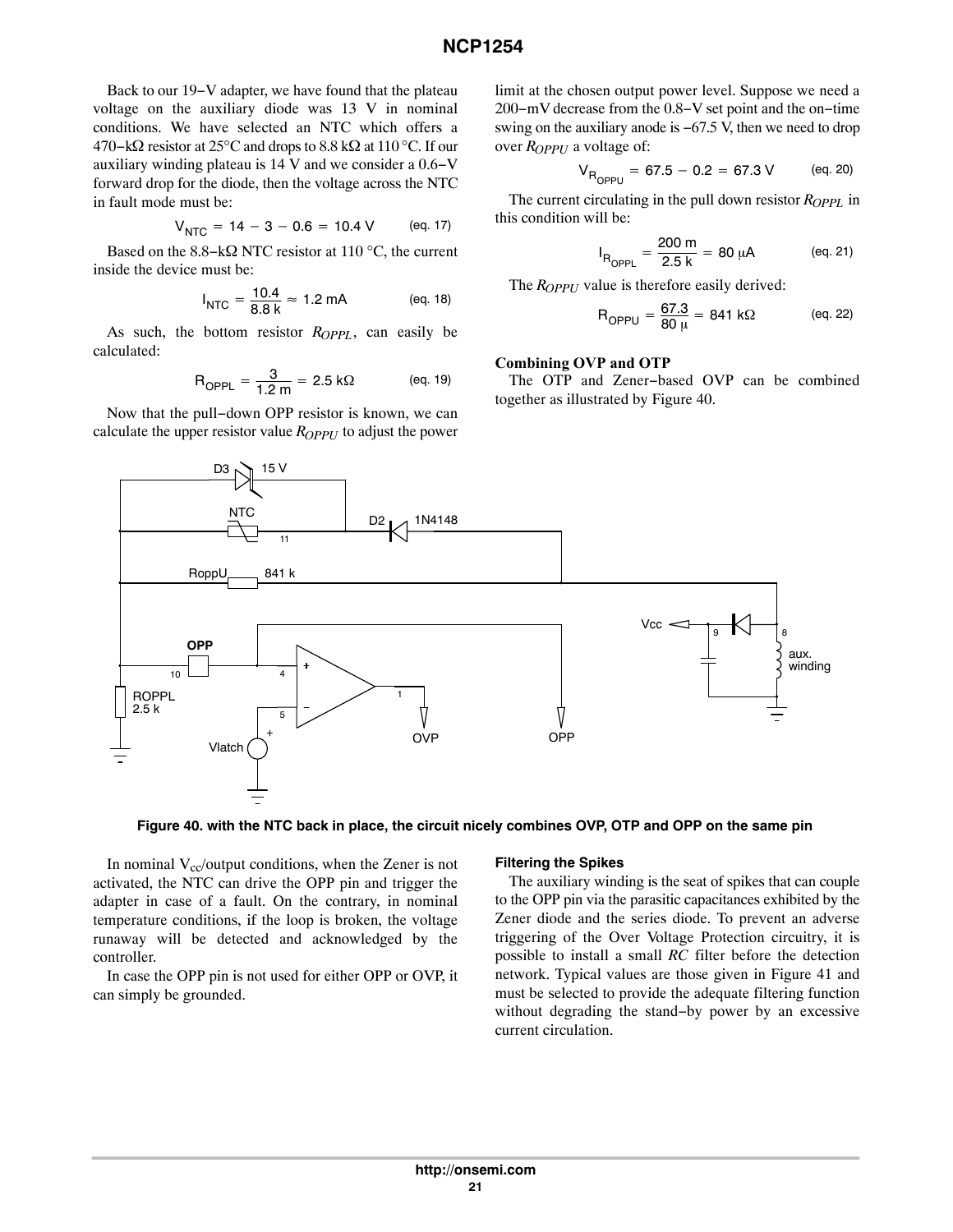<span id="page-21-0"></span>

**Figure 41. A small** *RC* **filter avoids the fast rising spikes from reaching the protection pin of the NCP1254 in presence of energetic perturbations superimposed on the input line.**

#### Latching Off with the V<sub>cc</sub> Pin

The NCP1254 hosts a dedicated comparator on the  $V_{cc}$ pin. When the voltage on this pin exceeds 25.5 V typically for more than 20 µs, a signal is sent to the internal latch and the controller immediately stops the driving pulses while remaining in a lockout state. The part can be reset by cycling down its  $V_{cc}$ , for instance by pulling off the power. This technique offers a simple and cheaper means to protect the converter against optocoupler failures without using the OPP pin and a Zener diode.

#### **Peak Power Excursions**

There are applications where the load profile heavily changes from a nominal to a peak value. For instance, it is possible that a 30−W ac−dc adapter accepts power excursions up to 60 W in certain conditions. Inkjet printers typically fall in that category of peak power adapters. However, to avoid growing the transformer size, an existing technique consists in freezing the peak current to a maximum value (0.8/*Rsense* in our case) but authorizes frequency increase to a certain point. This point is internally fixed at 130 kHz.



**Figure 42. The feedback pin modulates the frequency up to 130 kHz (short−circuit, maximum power) or down to 26 kHz in frequency foldback.**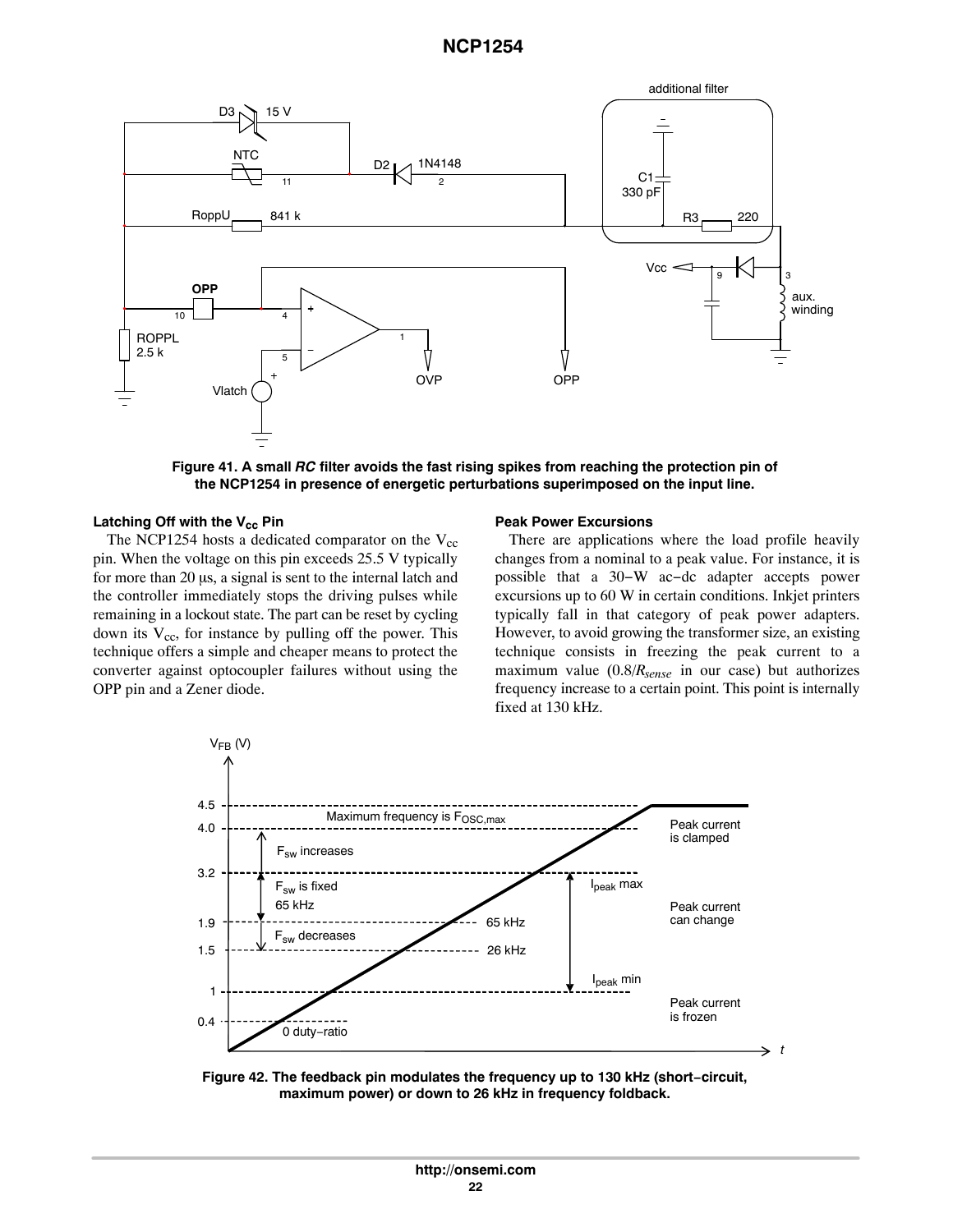Figure [42](#page-21-0) shows the voltage evolution from almost 0 V to the open−loop level, around 4.5 V. At low power levels or in no−load operation, the feedback voltage stays in the vicinity of 400 mV and ensures skip−cycle operation. In this mode, the peak current is frozen to 31% of its maximum value. This freeze lasts as long as  $V_{FB}$  stays below 1 V. Beyond 1 V, the peak current is authorized to follow  $V_{FB}$  through a ratio of 4. When the power demand goes up, the switching frequency linearly increases from 26 kHz up to 65 kHz, a value reached when the feedback voltage exceeds 1.5 V. Beyond 1.9 V, the frequency no longer changes. As  $V_{FB}$  still increases, we are in a fixed−frequency variable peak current mode control type of operation until the feedback voltage hits 3.2 V. At this point, the maximum current is limited to  $0.8 \text{ V/R}_{\text{sense}}$ . If  $\text{V}_{\text{FB}}$ further increases, it means the converter undergoes an overload and requires more power from the source. As the peak current excursion is stopped, the only way to deliver more power is to increase the switching frequency. From 3.2 V up to 4 V, the frequency linearly increases from 65 kHz to 130 kHz. The maximum power delivered by the converter depends whether it operates in Discontinuous Conduction Mode (DCM) or in Continuous Conduction Mode (CCM):

$$
P_{\text{max,DCM}} = \frac{1}{2} L_p F_{\text{sw,max}} I_{\text{peak,max}}^2 \eta \qquad \text{(eq. 23)}
$$

$$
P_{\text{max,CCM}} = \frac{1}{2} L_p F_{\text{sw,max}} \left( I_{\text{peak,max}}^2 - I_{\text{valley}}^2 \right) \eta \quad \text{(eq. 24)}
$$

 $V_{FB}$  (V)

Where 
$$
I_{\text{peak,max}}
$$
 is the maximum peak current authorized by the controller and  $I_{\text{valley}}$  the valley current reached just before a new switching cycle begins. This current is expressed by the following formula:

$$
I_{\text{valley}} = I_{\text{peak}} - \frac{V_{\text{out}} + V_f}{NL_p} t_{\text{off}} \tag{eq.25}
$$

In DCM, the valley current is equal to 0.

#### **Two Levels of Protection**

Once the feedback voltage asks for the maximum peak current, the controller knows that an overload condition has started. An internal timer is operated as soon as the maximum peak current setpoint is reached. Its duration is internally set to 200 ms. If the feedback voltage continues its rise, it means that the converter output voltage is going down further, close to a short−circuit situation. When the feedback voltage approaches the open−loop level (above 4.0 V typically), the original timer duration is divided by 4. For instance, at start−up, even if the overload timer is programmed to 200 ms, when the feedback voltage jumps above 4.0 V, the controller will wait 50 ms before fault detection occurs. Of course, if the feedback does not stay that long in the region of concern, the timer is reset when returning to a normal level. Figure 43 shows the timer values versus the feedback voltage.



**Figure 43. Depending on the feedback level, the timer will take two different values: it will authorize a transient overload, but will reduce a short−circuit duration.**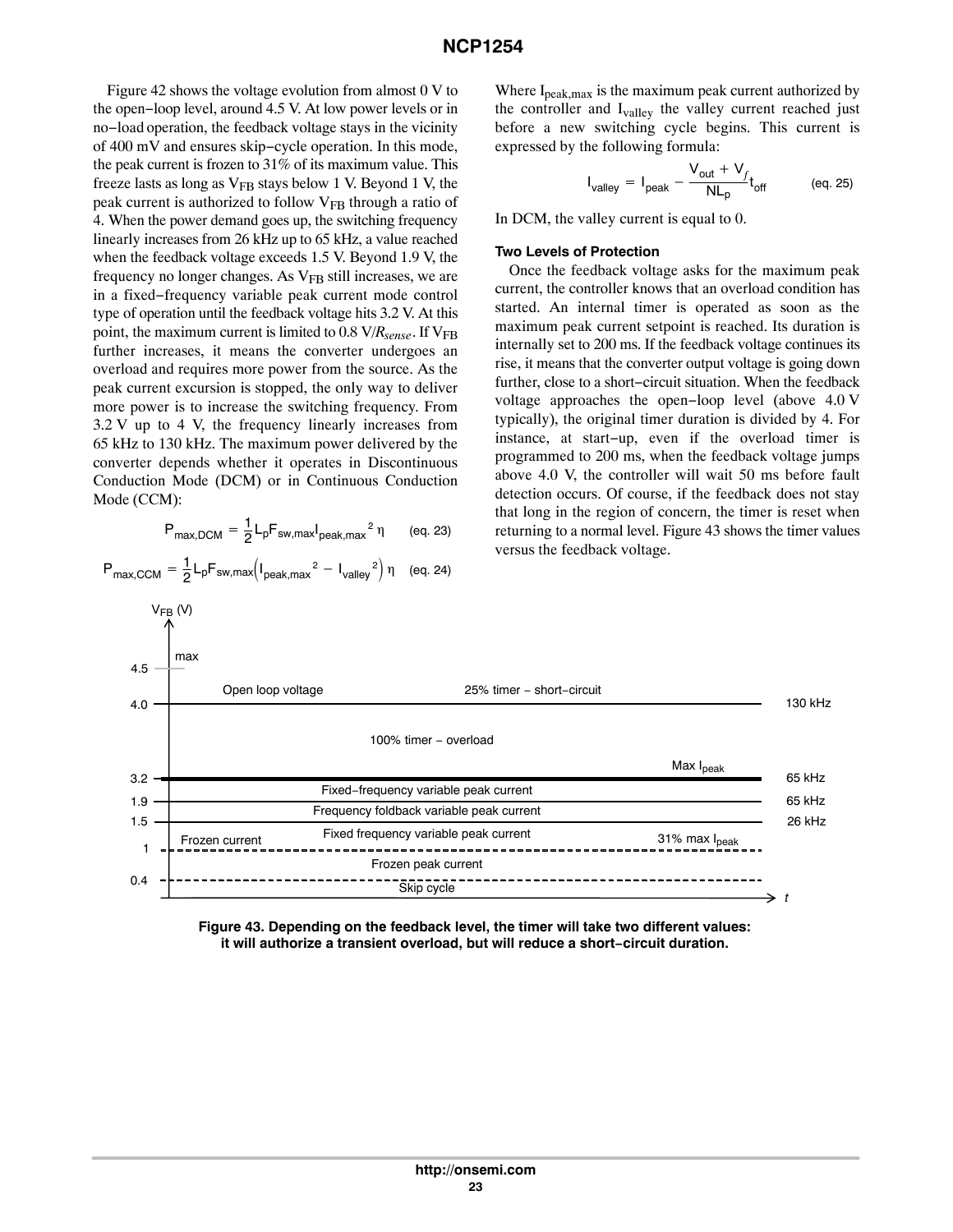Please note that the overload situation (OVL) is detected when the maximum peak current limit is hit. It can be 3.2 V as indicated in the graph in case of no Over Power Protection (OPP). If you have programmed an OPP level of −200 mV for instance, the OVL threshold becomes  $(0.8 - 0.2)$  x 4 =



2.4 V. When the maximum peak current situation is lifted, the converter returns to a normal situation, the timer is reset. The short circuit situation is detected by sensing a feedback voltage beyond 3.6 V. For the sake of the explanation, we have gathered two different events in Figure 44:





When the feedback voltage exits a fault region before time completion, the timer is reset. On the contrary, if the timer elapses, the part enters an auto−recovery hiccup or latches off depending on the operated version.

In the first case, the feedback is pushed to the maximum upon start−up. The timer starts with a charging slope of the short−circuit condition (SC). With an OVL timer internally set to 200 ms, the timer duration in this start−up sequence is 50 ms. As soon as regulation occurs, the timer gets reset. An overload occurs shortly after (OVL). The internal timer immediately starts to count when the 3.2−V level is crossed

( $V_{FB}$  with no OPP). As the overload lasts less than 200 ms, the feedback returns to its regulation level and resets the timer.

In the second case, the overload occurs after regulation but the feedback voltage quickly jumps into the short−circuit area. At this point, the countdown is accelerated as the charging slope changed to a steeper one. The load goes back to an OVL mode and the counter slows down. Finally, back to short circuit again and the timer trips the fault circuitry after completion: all pulses are immediately stopped and an auto−recovery double hiccup takes places.